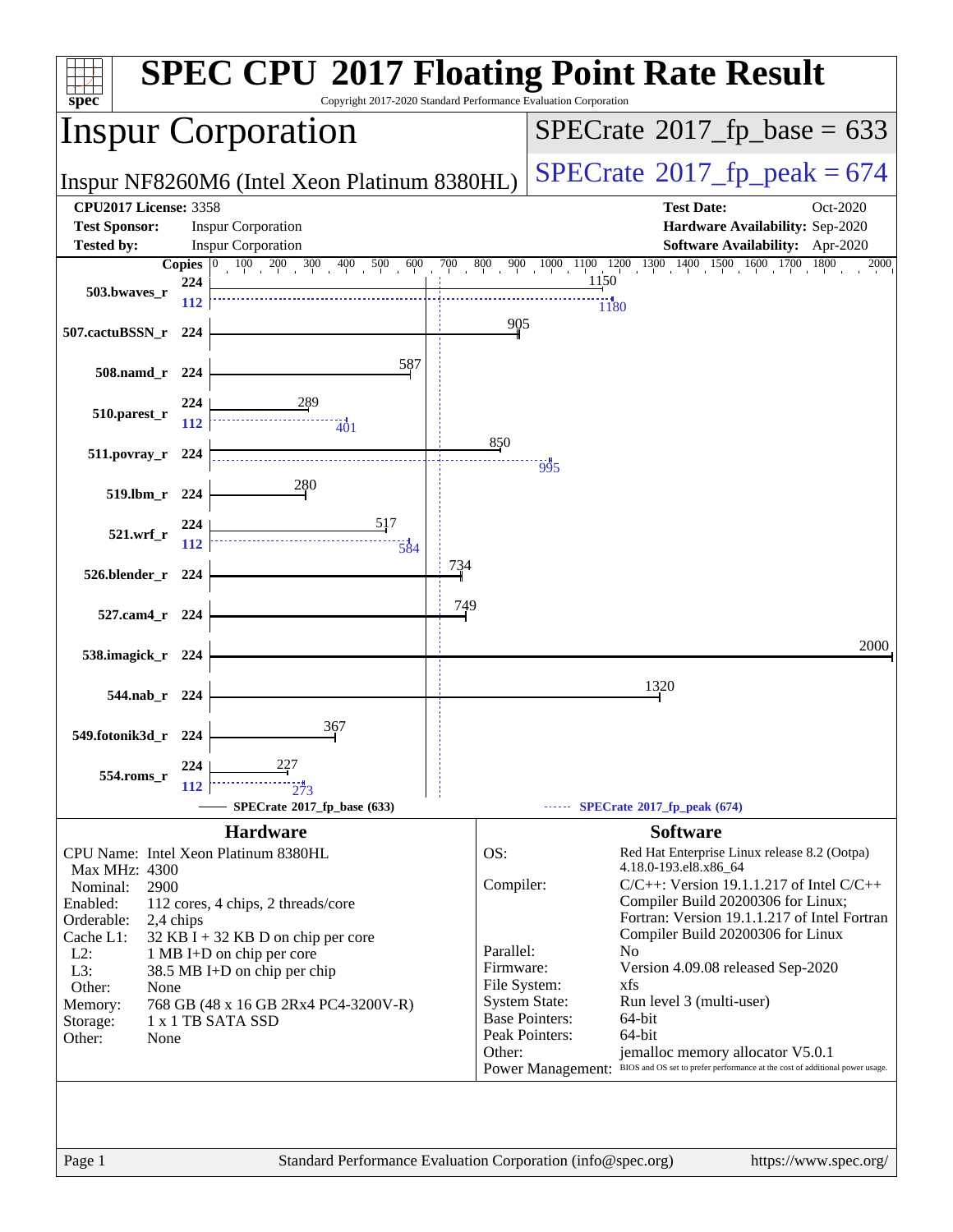

Copyright 2017-2020 Standard Performance Evaluation Corporation

# Inspur Corporation

Inspur NF8260M6 (Intel Xeon Platinum 8380HL)  $\left|$  [SPECrate](http://www.spec.org/auto/cpu2017/Docs/result-fields.html#SPECrate2017fppeak)®[2017\\_fp\\_peak = 6](http://www.spec.org/auto/cpu2017/Docs/result-fields.html#SPECrate2017fppeak)74

 $SPECTate$ <sup>®</sup>[2017\\_fp\\_base =](http://www.spec.org/auto/cpu2017/Docs/result-fields.html#SPECrate2017fpbase) 633

**[Test Sponsor:](http://www.spec.org/auto/cpu2017/Docs/result-fields.html#TestSponsor)** Inspur Corporation **[Hardware Availability:](http://www.spec.org/auto/cpu2017/Docs/result-fields.html#HardwareAvailability)** Sep-2020

**[CPU2017 License:](http://www.spec.org/auto/cpu2017/Docs/result-fields.html#CPU2017License)** 3358 **[Test Date:](http://www.spec.org/auto/cpu2017/Docs/result-fields.html#TestDate)** Oct-2020 **[Tested by:](http://www.spec.org/auto/cpu2017/Docs/result-fields.html#Testedby)** Inspur Corporation **[Software Availability:](http://www.spec.org/auto/cpu2017/Docs/result-fields.html#SoftwareAvailability)** Apr-2020

### **[Results Table](http://www.spec.org/auto/cpu2017/Docs/result-fields.html#ResultsTable)**

|                                           | <b>Base</b>   |                |       |                |              | <b>Peak</b>    |       |               |                |              |                |              |                |              |
|-------------------------------------------|---------------|----------------|-------|----------------|--------------|----------------|-------|---------------|----------------|--------------|----------------|--------------|----------------|--------------|
| <b>Benchmark</b>                          | <b>Copies</b> | <b>Seconds</b> | Ratio | <b>Seconds</b> | <b>Ratio</b> | <b>Seconds</b> | Ratio | <b>Copies</b> | <b>Seconds</b> | <b>Ratio</b> | <b>Seconds</b> | <b>Ratio</b> | <b>Seconds</b> | <b>Ratio</b> |
| 503.bwaves_r                              | 224           | 1952           | 1150  | 1952           | 1150         | 1952           | 1150  | 112           | 954            | 1180         | 951            | 1180         | 952            | 1180         |
| 507.cactuBSSN r                           | 224           | 313            | 905   | 315            | 900          | 313            | 907   | 224           | 313            | 905          | 315            | 900          | 313            | 907          |
| $508$ .namd $r$                           | 224           | 363            | 587   | 362            | 588          | 362            | 587   | 224           | 363            | 587          | 362            | 588          | 362            | 587          |
| 510.parest_r                              | 224           | 2035           | 288   | 2028           | 289          | 2025           | 289   | 112           | 731            | 401          | 732            | 400          | 731            | 401          |
| 511.povray_r                              | 224           | 614            | 852   | 615            | 850          | 615            | 850   | 224           | 526            | 995          | 526            | 994          | 523            | 1000         |
| 519.1bm r                                 | 224           | 842            | 280   | 842            | 280          | 842            | 280   | 224           | 842            | 280          | 842            | 280          | 842            | 280          |
| $521$ .wrf r                              | 224           | 971            | 517   | 970            | 517          | 974            | 515   | 112           | 430            | 583          | 429            | 584          | 429            | 584          |
| 526.blender r                             | 224           | 462            | 738   | 465            | 734          | 465            | 734   | 224           | 462            | 738          | 465            | 734          | 465            | 734          |
| $527.cam4_r$                              | 224           | 524            | 748   | 522            | 750          | 523            | 749   | 224           | 524            | 748          | 522            | 750          | 523            | 749          |
| 538.imagick_r                             | 224           | 279            | 2000  | 279            | 2000         | 279            | 2000  | 224           | 279            | 2000         | 279            | 2000         | 279            | 2000         |
| $544$ .nab r                              | 224           | 286            | 1320  | 287            | 1320         | 286            | 1320  | 224           | 286            | 1320         | 287            | 1320         | 286            | 1320         |
| 549.fotonik3d r                           | 224           | 2379           | 367   | 2388           | 366          | 2381           | 367   | 224           | 2379           | 367          | 2388           | 366          | 2381           | 367          |
| $554$ .roms_r                             | 224           | 1567           | 227   | 1563           | 228          | 1565           | 227   | 112           | 654            | 272          | 643            | 277          | 653            | 273          |
| $SPECrate^{\otimes}2017$ fp base =<br>633 |               |                |       |                |              |                |       |               |                |              |                |              |                |              |

#### **[SPECrate](http://www.spec.org/auto/cpu2017/Docs/result-fields.html#SPECrate2017fppeak)[2017\\_fp\\_peak =](http://www.spec.org/auto/cpu2017/Docs/result-fields.html#SPECrate2017fppeak) 674**

Results appear in the [order in which they were run](http://www.spec.org/auto/cpu2017/Docs/result-fields.html#RunOrder). Bold underlined text [indicates a median measurement](http://www.spec.org/auto/cpu2017/Docs/result-fields.html#Median).

## **[Compiler Notes](http://www.spec.org/auto/cpu2017/Docs/result-fields.html#CompilerNotes)**

 The inconsistent Compiler version information under Compiler Version section is due to a discrepancy in Intel Compiler. The correct version of C/C++ compiler is: Version 19.1.1.217 Build 20200306 Compiler for Linux The correct version of Fortran compiler is: Version 19.1.1.217 Build 20200306 Compiler for Linux

## **[Submit Notes](http://www.spec.org/auto/cpu2017/Docs/result-fields.html#SubmitNotes)**

 The numactl mechanism was used to bind copies to processors. The config file option 'submit' was used to generate numactl commands to bind each copy to a specific processor. For details, please see the config file.

## **[Operating System Notes](http://www.spec.org/auto/cpu2017/Docs/result-fields.html#OperatingSystemNotes)**

 Stack size set to unlimited using "ulimit -s unlimited" SCALING\_GOVERNOR set to Performance

## **[Environment Variables Notes](http://www.spec.org/auto/cpu2017/Docs/result-fields.html#EnvironmentVariablesNotes)**

Environment variables set by runcpu before the start of the run: LD\_LIBRARY\_PATH = "/home/CPU2017/lib/intel64:/home/CPU2017/je5.0.1-64" MALLOC\_CONF = "retain:true"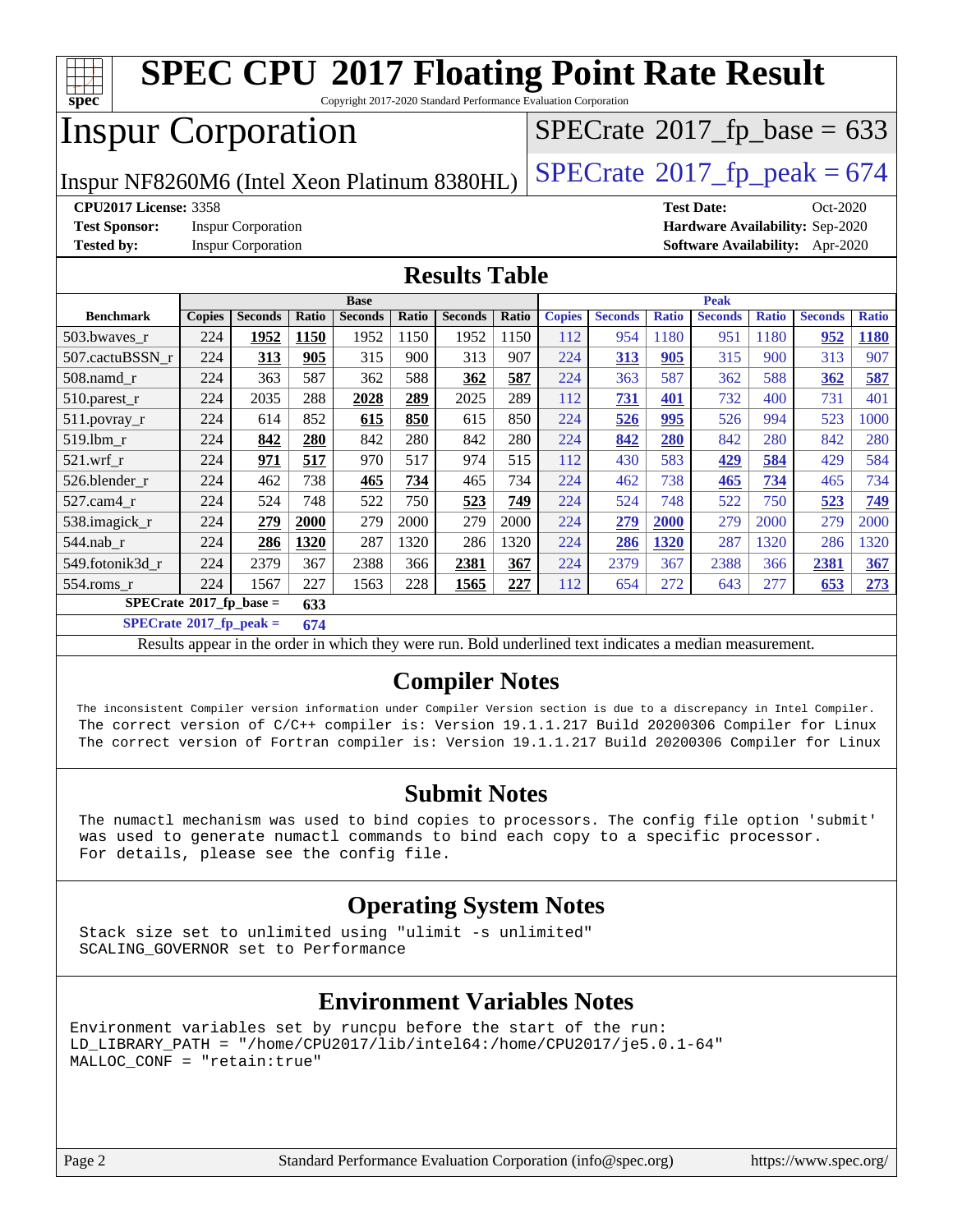

Copyright 2017-2020 Standard Performance Evaluation Corporation

## Inspur Corporation

 $SPECTate$ <sup>®</sup>[2017\\_fp\\_base =](http://www.spec.org/auto/cpu2017/Docs/result-fields.html#SPECrate2017fpbase) 633

Inspur NF8260M6 (Intel Xeon Platinum 8380HL)  $\vert$  [SPECrate](http://www.spec.org/auto/cpu2017/Docs/result-fields.html#SPECrate2017fppeak)®[2017\\_fp\\_peak = 6](http://www.spec.org/auto/cpu2017/Docs/result-fields.html#SPECrate2017fppeak)74

**[Test Sponsor:](http://www.spec.org/auto/cpu2017/Docs/result-fields.html#TestSponsor)** Inspur Corporation **[Hardware Availability:](http://www.spec.org/auto/cpu2017/Docs/result-fields.html#HardwareAvailability)** Sep-2020 **[Tested by:](http://www.spec.org/auto/cpu2017/Docs/result-fields.html#Testedby)** Inspur Corporation **[Software Availability:](http://www.spec.org/auto/cpu2017/Docs/result-fields.html#SoftwareAvailability)** Apr-2020

**[CPU2017 License:](http://www.spec.org/auto/cpu2017/Docs/result-fields.html#CPU2017License)** 3358 **[Test Date:](http://www.spec.org/auto/cpu2017/Docs/result-fields.html#TestDate)** Oct-2020

### **[General Notes](http://www.spec.org/auto/cpu2017/Docs/result-fields.html#GeneralNotes)**

 Binaries compiled on a system with 1x Intel Core i9-7980XE CPU + 64GB RAM memory using Redhat Enterprise Linux 8.0 Transparent Huge Pages enabled by default Prior to runcpu invocation Filesystem page cache synced and cleared with: sync; echo 3> /proc/sys/vm/drop\_caches runcpu command invoked through numactl i.e.: numactl --interleave=all runcpu <etc>

 NA: The test sponsor attests, as of date of publication, that CVE-2017-5754 (Meltdown) is mitigated in the system as tested and documented. Yes: The test sponsor attests, as of date of publication, that CVE-2017-5753 (Spectre variant 1) is mitigated in the system as tested and documented. Yes: The test sponsor attests, as of date of publication, that CVE-2017-5715 (Spectre variant 2) is mitigated in the system as tested and documented.

 jemalloc, a general purpose malloc implementation built with the RedHat Enterprise 7.5, and the system compiler gcc 4.8.5; sources available from jemalloc.net or <https://github.com/jemalloc/jemalloc/releases>

## **[Platform Notes](http://www.spec.org/auto/cpu2017/Docs/result-fields.html#PlatformNotes)**

 BIOS configuration: ENERGY\_PERF\_BIAS\_CFG mode set to Performance Hardware Prefetch set to Disable VT Support set to Disable C1E Support set to Disable Sub NUMA Cluster (SNC) set to Enable Sysinfo program /home/CPU2017/bin/sysinfo Rev: r6365 of 2019-08-21 295195f888a3d7edb1e6e46a485a0011 running on localhost.localdomain Thu Oct 22 19:43:12 2020 SUT (System Under Test) info as seen by some common utilities. For more information on this section, see <https://www.spec.org/cpu2017/Docs/config.html#sysinfo> From /proc/cpuinfo model name : Intel(R) Xeon(R) Platinum 8380HL CPU @ 2.90GHz 4 "physical id"s (chips) 224 "processors" cores, siblings (Caution: counting these is hw and system dependent. The following excerpts from /proc/cpuinfo might not be reliable. Use with caution.) cpu cores : 28

**(Continued on next page)**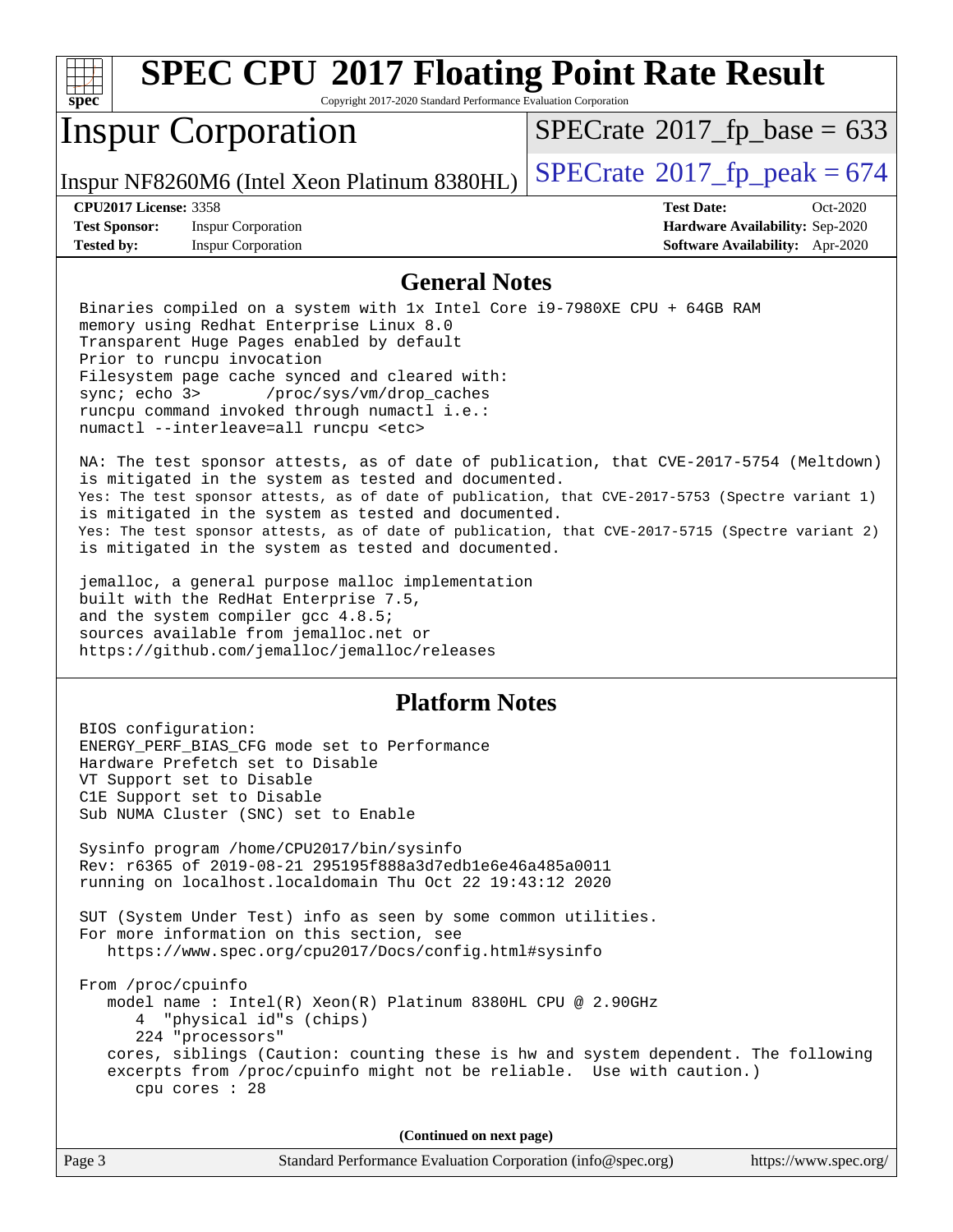

Copyright 2017-2020 Standard Performance Evaluation Corporation

## Inspur Corporation

 $SPECTate$ <sup>®</sup>[2017\\_fp\\_base =](http://www.spec.org/auto/cpu2017/Docs/result-fields.html#SPECrate2017fpbase) 633

Inspur NF8260M6 (Intel Xeon Platinum 8380HL)  $\left|$  [SPECrate](http://www.spec.org/auto/cpu2017/Docs/result-fields.html#SPECrate2017fppeak)<sup>®</sup>[2017\\_fp\\_peak = 6](http://www.spec.org/auto/cpu2017/Docs/result-fields.html#SPECrate2017fppeak)74

#### **[CPU2017 License:](http://www.spec.org/auto/cpu2017/Docs/result-fields.html#CPU2017License)** 3358 **[Test Date:](http://www.spec.org/auto/cpu2017/Docs/result-fields.html#TestDate)** Oct-2020

**[Test Sponsor:](http://www.spec.org/auto/cpu2017/Docs/result-fields.html#TestSponsor)** Inspur Corporation **[Hardware Availability:](http://www.spec.org/auto/cpu2017/Docs/result-fields.html#HardwareAvailability)** Sep-2020 **[Tested by:](http://www.spec.org/auto/cpu2017/Docs/result-fields.html#Testedby)** Inspur Corporation **[Software Availability:](http://www.spec.org/auto/cpu2017/Docs/result-fields.html#SoftwareAvailability)** Apr-2020

### **[Platform Notes \(Continued\)](http://www.spec.org/auto/cpu2017/Docs/result-fields.html#PlatformNotes)**

 siblings : 56 physical 0: cores 0 1 2 3 4 5 6 8 9 10 11 12 13 14 16 17 18 19 20 21 22 24 25 26 27 28 29 30 physical 1: cores 0 1 2 3 4 5 6 8 9 10 11 12 13 14 16 17 18 19 20 21 22 24 25 26 27 28 29 30 physical 2: cores 0 1 2 3 4 5 6 8 9 10 11 12 13 14 16 17 18 19 20 21 22 24 25 26 27 28 29 30 physical 3: cores 0 1 2 3 4 5 6 8 9 10 11 12 13 14 16 17 18 19 20 21 22 24 25 26 27 28 29 30 From lscpu: Architecture: x86\_64 CPU op-mode(s): 32-bit, 64-bit Byte Order: Little Endian CPU(s): 224 On-line CPU(s) list: 0-223 Thread(s) per core: 2 Core(s) per socket: 28 Socket(s): 4 NUMA node(s): 8 Vendor ID: GenuineIntel CPU family: 6 Model: 85 Model name: Intel(R) Xeon(R) Platinum 8380HL CPU @ 2.90GHz Stepping: 11 CPU MHz: 3871.562 CPU max MHz: 4300.0000 CPU min MHz: 1000.0000 BogoMIPS: 5800.00 Virtualization: VT-x L1d cache: 32K L1i cache: 32K L2 cache: 1024K L3 cache: 39424K NUMA node0 CPU(s): 0-3,7-9,14-17,21-23,112-115,119-121,126-129,133-135 NUMA node1 CPU(s): 4-6,10-13,18-20,24-27,116-118,122-125,130-132,136-139 NUMA node2 CPU(s): 28-31,35-37,42-45,49-51,140-143,147-149,154-157,161-163 NUMA node3 CPU(s): 32-34,38-41,46-48,52-55,144-146,150-153,158-160,164-167 NUMA node4 CPU(s): 56-59,63-65,70-73,77-79,168-171,175-177,182-185,189-191 NUMA node5 CPU(s): 60-62,66-69,74-76,80-83,172-174,178-181,186-188,192-195 NUMA node6 CPU(s): 84-87,91-93,98-101,105-107,196-199,203-205,210-213,217-219 NUMA node7 CPU(s): 88-90,94-97,102-104,108-111,200-202,206-209,214-216,220-223 Flags: fpu vme de pse tsc msr pae mce cx8 apic sep mtrr pge mca cmov pat pse36 clflush dts acpi mmx fxsr sse sse2 ss ht tm pbe syscall nx pdpe1gb rdtscp lm constant\_tsc art arch\_perfmon pebs bts rep\_good nopl xtopology nonstop\_tsc cpuid aperfmperf pni pclmulqdq dtes64 monitor ds\_cpl vmx smx est tm2 ssse3 sdbg fma cx16 xtpr pdcm pcid dca sse4\_1 sse4\_2 x2apic movbe popcnt tsc\_deadline\_timer aes xsave **(Continued on next page)**

| $\vert$ Page 4<br>Standard Performance Evaluation Corporation (info@spec.org)<br>https://www.spec.org/ |
|--------------------------------------------------------------------------------------------------------|
|--------------------------------------------------------------------------------------------------------|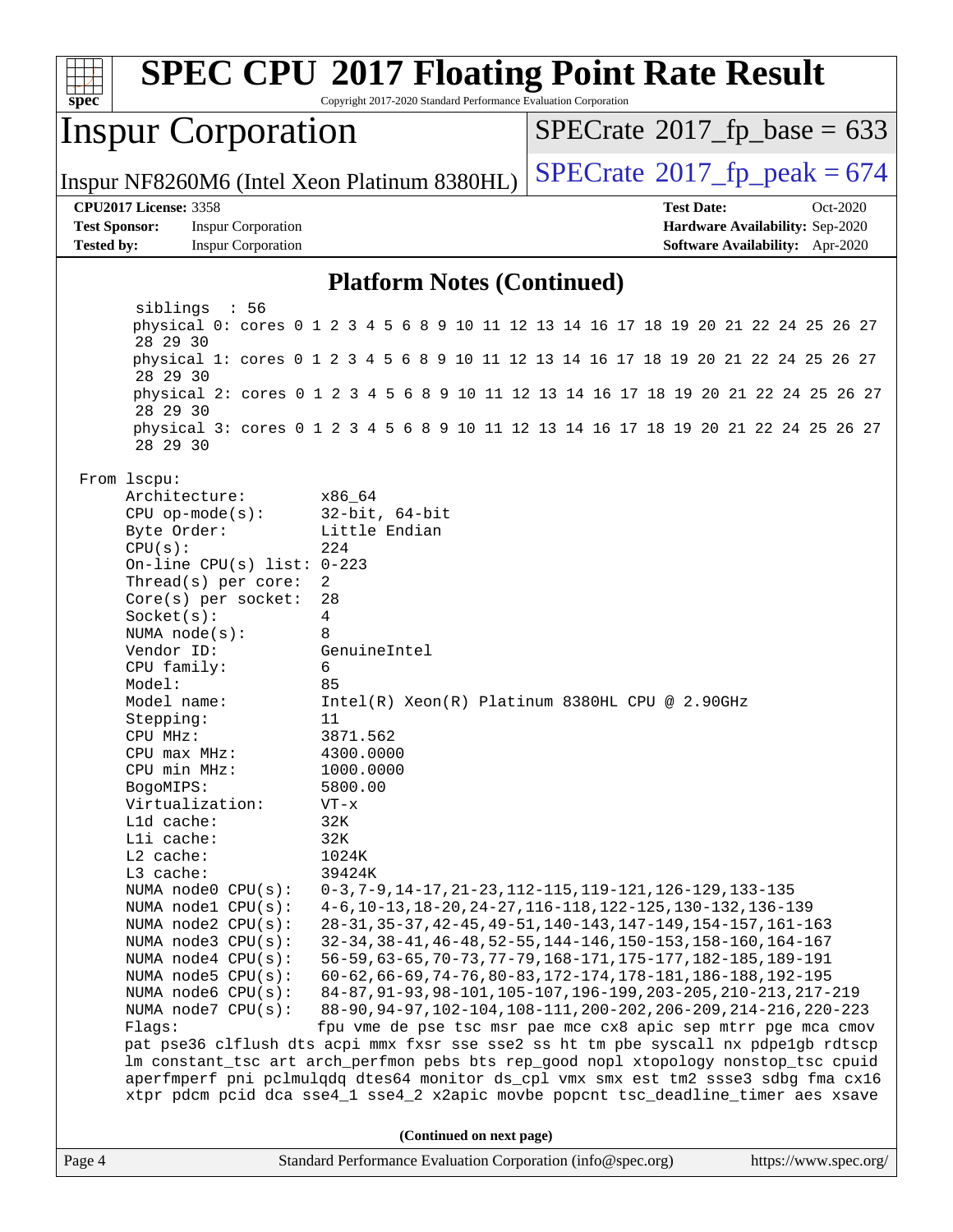| s<br>п<br>æ<br>Ľ<br>c |  |  |  |  |  |
|-----------------------|--|--|--|--|--|

Copyright 2017-2020 Standard Performance Evaluation Corporation

# Inspur Corporation

Inspur NF8260M6 (Intel Xeon Platinum 8380HL)  $\vert$  [SPECrate](http://www.spec.org/auto/cpu2017/Docs/result-fields.html#SPECrate2017fppeak)®[2017\\_fp\\_peak = 6](http://www.spec.org/auto/cpu2017/Docs/result-fields.html#SPECrate2017fppeak)74

 $SPECTate$ <sup>®</sup>[2017\\_fp\\_base =](http://www.spec.org/auto/cpu2017/Docs/result-fields.html#SPECrate2017fpbase) 633

**[CPU2017 License:](http://www.spec.org/auto/cpu2017/Docs/result-fields.html#CPU2017License)** 3358 **[Test Date:](http://www.spec.org/auto/cpu2017/Docs/result-fields.html#TestDate)** Oct-2020

**[Test Sponsor:](http://www.spec.org/auto/cpu2017/Docs/result-fields.html#TestSponsor)** Inspur Corporation **[Hardware Availability:](http://www.spec.org/auto/cpu2017/Docs/result-fields.html#HardwareAvailability)** Sep-2020 **[Tested by:](http://www.spec.org/auto/cpu2017/Docs/result-fields.html#Testedby)** Inspur Corporation **[Software Availability:](http://www.spec.org/auto/cpu2017/Docs/result-fields.html#SoftwareAvailability)** Apr-2020

#### **[Platform Notes \(Continued\)](http://www.spec.org/auto/cpu2017/Docs/result-fields.html#PlatformNotes)**

**(Continued on next page)**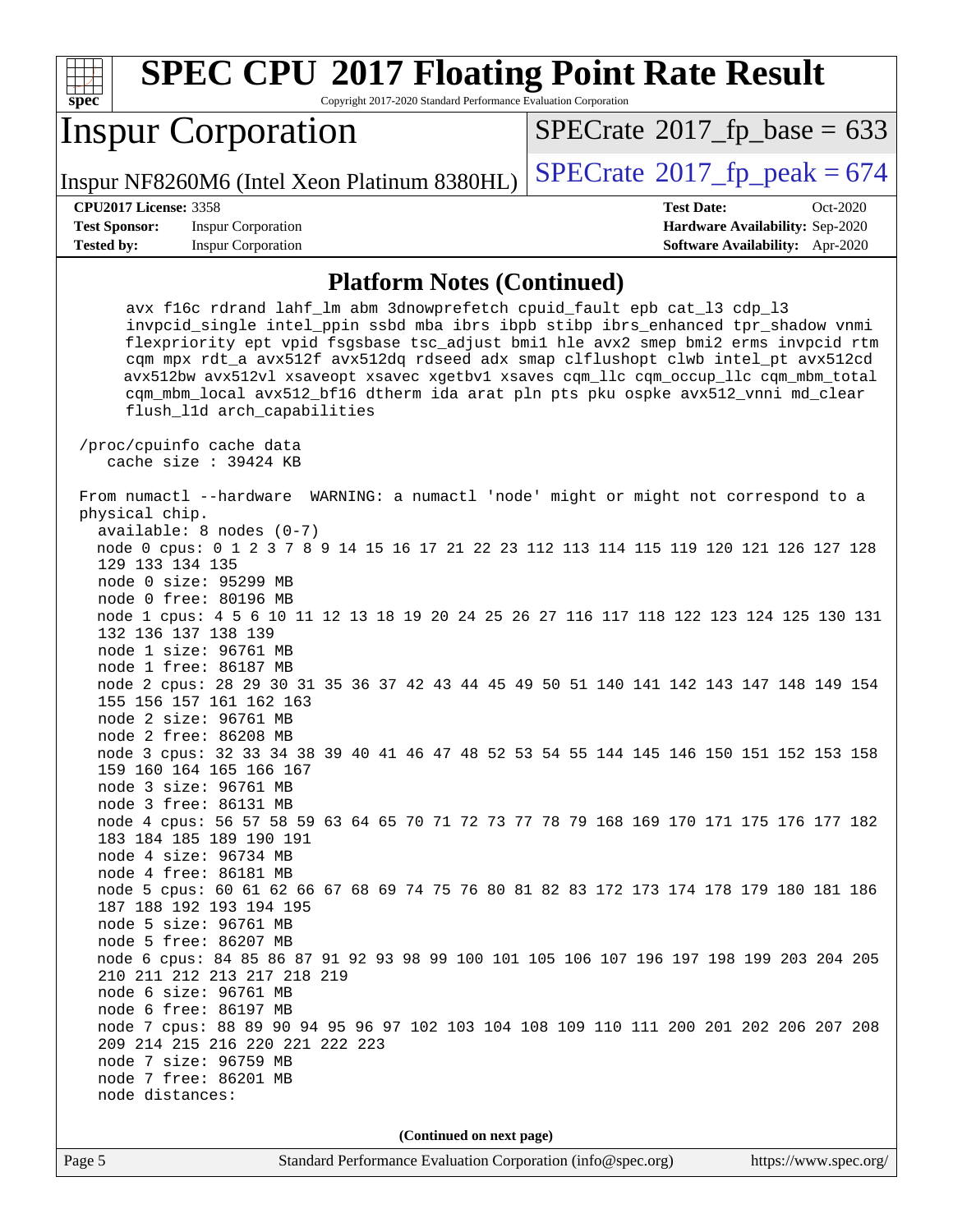| <b>SPEC CPU®2017 Floating Point Rate Result</b><br>$spec^*$<br>Copyright 2017-2020 Standard Performance Evaluation Corporation                                                                                                                                                                                                                                                                                                                                                                                                        |                                                                                                                                                                                                                                                                                                                                                                                                                                                                                                                                                                                                                                                                                                                                                                                                                              |                                                                                                            |  |  |  |  |  |  |
|---------------------------------------------------------------------------------------------------------------------------------------------------------------------------------------------------------------------------------------------------------------------------------------------------------------------------------------------------------------------------------------------------------------------------------------------------------------------------------------------------------------------------------------|------------------------------------------------------------------------------------------------------------------------------------------------------------------------------------------------------------------------------------------------------------------------------------------------------------------------------------------------------------------------------------------------------------------------------------------------------------------------------------------------------------------------------------------------------------------------------------------------------------------------------------------------------------------------------------------------------------------------------------------------------------------------------------------------------------------------------|------------------------------------------------------------------------------------------------------------|--|--|--|--|--|--|
|                                                                                                                                                                                                                                                                                                                                                                                                                                                                                                                                       | <b>Inspur Corporation</b>                                                                                                                                                                                                                                                                                                                                                                                                                                                                                                                                                                                                                                                                                                                                                                                                    | $SPECrate^{\circ}2017$ [p base = 633                                                                       |  |  |  |  |  |  |
|                                                                                                                                                                                                                                                                                                                                                                                                                                                                                                                                       | Inspur NF8260M6 (Intel Xeon Platinum 8380HL)                                                                                                                                                                                                                                                                                                                                                                                                                                                                                                                                                                                                                                                                                                                                                                                 | $SPECTate@2017fr peak = 674$                                                                               |  |  |  |  |  |  |
| <b>CPU2017 License: 3358</b><br><b>Test Sponsor:</b><br><b>Tested by:</b>                                                                                                                                                                                                                                                                                                                                                                                                                                                             | <b>Inspur Corporation</b><br><b>Inspur Corporation</b>                                                                                                                                                                                                                                                                                                                                                                                                                                                                                                                                                                                                                                                                                                                                                                       | <b>Test Date:</b><br>Oct-2020<br>Hardware Availability: Sep-2020<br><b>Software Availability:</b> Apr-2020 |  |  |  |  |  |  |
|                                                                                                                                                                                                                                                                                                                                                                                                                                                                                                                                       |                                                                                                                                                                                                                                                                                                                                                                                                                                                                                                                                                                                                                                                                                                                                                                                                                              |                                                                                                            |  |  |  |  |  |  |
| node<br>$\overline{0}$                                                                                                                                                                                                                                                                                                                                                                                                                                                                                                                | <b>Platform Notes (Continued)</b><br>4<br>5<br>6<br>$\overline{\phantom{0}}^2$<br>$\mathbf{1}$<br>3<br>7                                                                                                                                                                                                                                                                                                                                                                                                                                                                                                                                                                                                                                                                                                                     |                                                                                                            |  |  |  |  |  |  |
| 0:<br>10<br>1:<br>11<br>2:<br>20<br>3:<br>20<br>4 :<br>20<br>5:<br>20<br>6 :<br>20<br>7:<br>20<br>From /proc/meminfo<br>MemTotal:<br>HugePages_Total:<br>Hugepagesize:<br>os-release:<br>$ID="rhe1"$                                                                                                                                                                                                                                                                                                                                  | 20<br>20<br>20<br>20<br>20<br>11<br>20<br>10<br>20<br>20<br>20<br>20<br>20<br>20<br>20<br>20<br>10<br>11<br>20<br>20<br>20<br>20<br>11<br>10<br>20<br>20<br>20<br>20<br>20<br>20<br>20<br>10<br>11<br>20<br>20<br>20<br>20<br>20<br>11<br>10<br>20<br>20<br>20<br>20<br>20<br>20<br>20<br>10<br>11<br>20<br>20<br>20<br>20<br>20<br>11<br>10<br>791144928 kB<br>0<br>2048 kB<br>From /etc/*release* /etc/*version*<br>NAME="Red Hat Enterprise Linux"<br>VERSION="8.2 (Ootpa)"<br>ID_LIKE="fedora"<br>VERSION ID="8.2"<br>PLATFORM_ID="platform:el8"<br>PRETTY_NAME="Red Hat Enterprise Linux 8.2 (Ootpa)"<br>ANSI COLOR="0;31"<br>redhat-release: Red Hat Enterprise Linux release 8.2 (Ootpa)<br>system-release: Red Hat Enterprise Linux release 8.2 (Ootpa)<br>system-release-cpe: cpe:/o:redhat:enterprise_linux:8.2:ga |                                                                                                            |  |  |  |  |  |  |
| uname $-a$ :<br>Linux localhost.localdomain 4.18.0-193.el8.x86_64 #1 SMP Fri Mar 27 14:35:58 UTC 2020<br>x86_64 x86_64 x86_64 GNU/Linux                                                                                                                                                                                                                                                                                                                                                                                               |                                                                                                                                                                                                                                                                                                                                                                                                                                                                                                                                                                                                                                                                                                                                                                                                                              |                                                                                                            |  |  |  |  |  |  |
| Kernel self-reported vulnerability status:                                                                                                                                                                                                                                                                                                                                                                                                                                                                                            |                                                                                                                                                                                                                                                                                                                                                                                                                                                                                                                                                                                                                                                                                                                                                                                                                              |                                                                                                            |  |  |  |  |  |  |
| itlb_multihit:<br>Not affected<br>$CVE-2018-3620$ (L1 Terminal Fault):<br>Not affected<br>Microarchitectural Data Sampling:<br>Not affected<br>CVE-2017-5754 (Meltdown):<br>Not affected<br>CVE-2018-3639 (Speculative Store Bypass): Mitigation: Speculative Store Bypass disabled<br>via prctl and seccomp<br>Mitigation: usercopy/swapgs barriers and __user<br>CVE-2017-5753 (Spectre variant 1):<br>pointer sanitization<br>$CVE-2017-5715$ (Spectre variant 2):<br>Mitigation: Enhanced IBRS, IBPB: conditional,<br>RSB filling |                                                                                                                                                                                                                                                                                                                                                                                                                                                                                                                                                                                                                                                                                                                                                                                                                              |                                                                                                            |  |  |  |  |  |  |
| tsx_async_abort:                                                                                                                                                                                                                                                                                                                                                                                                                                                                                                                      | Not affected                                                                                                                                                                                                                                                                                                                                                                                                                                                                                                                                                                                                                                                                                                                                                                                                                 |                                                                                                            |  |  |  |  |  |  |
| (Continued on next page)                                                                                                                                                                                                                                                                                                                                                                                                                                                                                                              |                                                                                                                                                                                                                                                                                                                                                                                                                                                                                                                                                                                                                                                                                                                                                                                                                              |                                                                                                            |  |  |  |  |  |  |

Page 6 Standard Performance Evaluation Corporation [\(info@spec.org\)](mailto:info@spec.org) <https://www.spec.org/>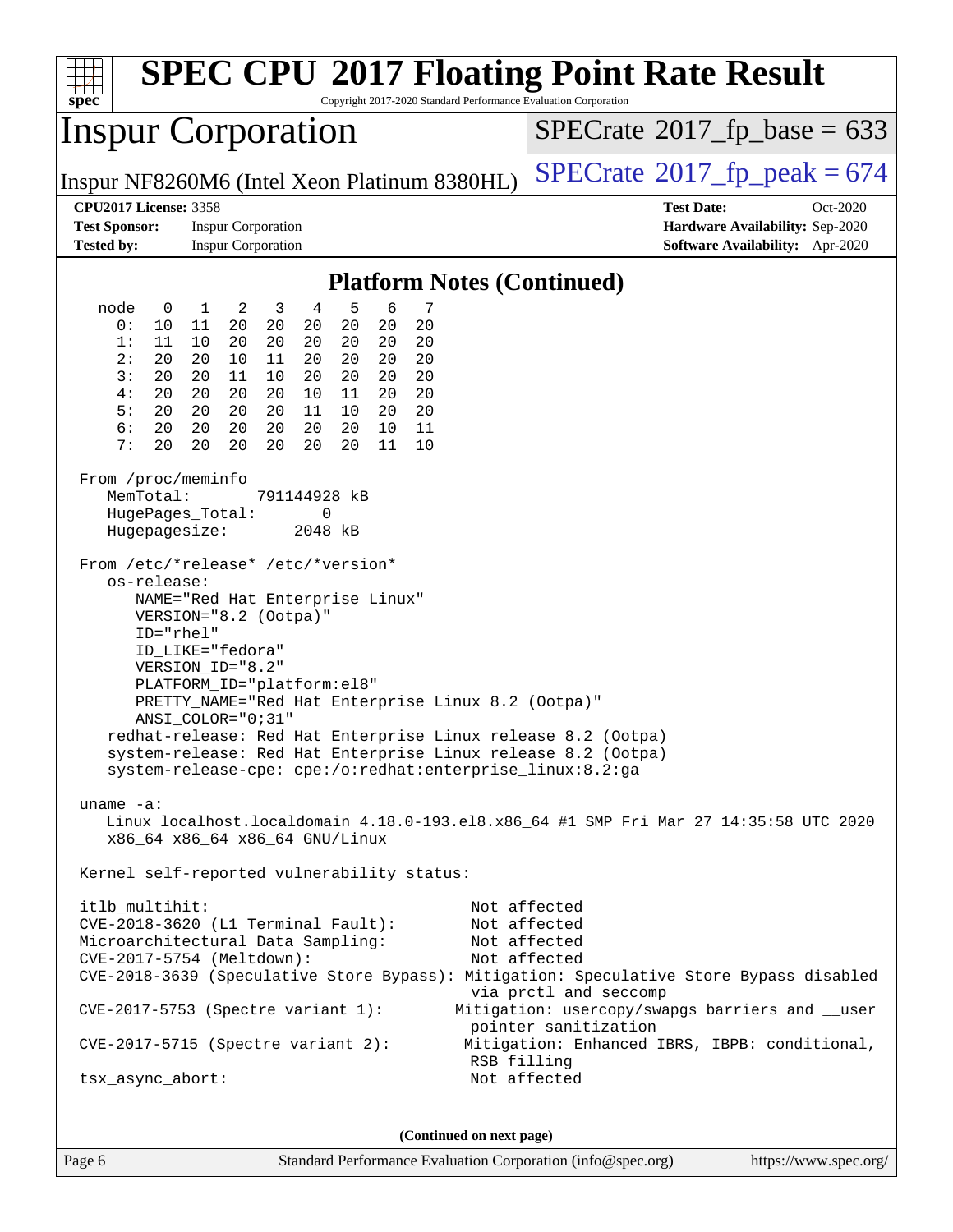| <b>SPEC CPU®2017 Floating Point Rate Result</b><br>spec <sup>®</sup><br>Copyright 2017-2020 Standard Performance Evaluation Corporation                                                                                                                                                                                                                                                                                                           |                                                                                                                                                                              |                                            |  |  |  |
|---------------------------------------------------------------------------------------------------------------------------------------------------------------------------------------------------------------------------------------------------------------------------------------------------------------------------------------------------------------------------------------------------------------------------------------------------|------------------------------------------------------------------------------------------------------------------------------------------------------------------------------|--------------------------------------------|--|--|--|
|                                                                                                                                                                                                                                                                                                                                                                                                                                                   | <b>Inspur Corporation</b>                                                                                                                                                    | $SPECrate^{\circ}2017$ fp base = 633       |  |  |  |
|                                                                                                                                                                                                                                                                                                                                                                                                                                                   | Inspur NF8260M6 (Intel Xeon Platinum 8380HL)                                                                                                                                 | $SPECrate$ <sup>®</sup> 2017_fp_peak = 674 |  |  |  |
| <b>CPU2017 License: 3358</b>                                                                                                                                                                                                                                                                                                                                                                                                                      |                                                                                                                                                                              | <b>Test Date:</b><br>Oct-2020              |  |  |  |
| <b>Test Sponsor:</b>                                                                                                                                                                                                                                                                                                                                                                                                                              | <b>Inspur Corporation</b>                                                                                                                                                    | Hardware Availability: Sep-2020            |  |  |  |
| <b>Tested by:</b>                                                                                                                                                                                                                                                                                                                                                                                                                                 | <b>Inspur Corporation</b>                                                                                                                                                    | Software Availability: Apr-2020            |  |  |  |
|                                                                                                                                                                                                                                                                                                                                                                                                                                                   | <b>Platform Notes (Continued)</b>                                                                                                                                            |                                            |  |  |  |
|                                                                                                                                                                                                                                                                                                                                                                                                                                                   | run-level 3 Oct 22 07:39                                                                                                                                                     |                                            |  |  |  |
| Filesystem                                                                                                                                                                                                                                                                                                                                                                                                                                        | SPEC is set to: /home/CPU2017<br>Size Used Avail Use% Mounted on<br>Type<br>/dev/mapper/rhel-home xfs<br>876G                                                                | 98G 779G 12% / home                        |  |  |  |
| BIOS:<br>Vendor:                                                                                                                                                                                                                                                                                                                                                                                                                                  | From /sys/devices/virtual/dmi/id<br>American Megatrends Inc. 4.09.08 09/12/2020<br>Inspur<br>Product: NF8260M6<br>Product Family: Family<br>Serial: 000000000                |                                            |  |  |  |
| Additional information from dmidecode follows. WARNING: Use caution when you interpret<br>this section. The 'dmidecode' program reads system data which is "intended to allow<br>hardware to be accurately determined", but the intent may not be met, as there are<br>frequent changes to hardware, firmware, and the "DMTF SMBIOS" standard.<br>Memory:<br>48x Samsung M393A2K43DB3-CWE 16 GB 2 rank 3200<br>(End of data from sysinfo program) |                                                                                                                                                                              |                                            |  |  |  |
| <b>Compiler Version Notes</b>                                                                                                                                                                                                                                                                                                                                                                                                                     |                                                                                                                                                                              |                                            |  |  |  |
|                                                                                                                                                                                                                                                                                                                                                                                                                                                   | 519.1bm_r(base, peak) 538.imagick_r(base, peak)<br>544.nab_r(base, peak)                                                                                                     |                                            |  |  |  |
|                                                                                                                                                                                                                                                                                                                                                                                                                                                   | Intel(R) C Compiler for applications running on $Intel(R) 64$ , Version 2021.1<br>NextGen Build 20200304<br>Copyright (C) 1985-2020 Intel Corporation. All rights reserved.  |                                            |  |  |  |
| $C++$                                                                                                                                                                                                                                                                                                                                                                                                                                             | 508.namd_r(base, peak) 510.parest_r(base, peak)                                                                                                                              |                                            |  |  |  |
|                                                                                                                                                                                                                                                                                                                                                                                                                                                   | Intel(R) $C++$ Compiler for applications running on Intel(R) 64, Version 2021.1<br>NextGen Build 20200304<br>Copyright (C) 1985-2020 Intel Corporation. All rights reserved. |                                            |  |  |  |
| $C++$ , $C$                                                                                                                                                                                                                                                                                                                                                                                                                                       | $\vert$ 511.povray_r(base) 526.blender_r(base, peak)                                                                                                                         |                                            |  |  |  |
|                                                                                                                                                                                                                                                                                                                                                                                                                                                   | Intel(R) $C++$ Compiler for applications running on Intel(R) 64, Version 2021.1<br>NextGen Build 20200304                                                                    |                                            |  |  |  |
|                                                                                                                                                                                                                                                                                                                                                                                                                                                   | (Continued on next page)                                                                                                                                                     |                                            |  |  |  |
| Page 7                                                                                                                                                                                                                                                                                                                                                                                                                                            | Standard Performance Evaluation Corporation (info@spec.org)                                                                                                                  | https://www.spec.org/                      |  |  |  |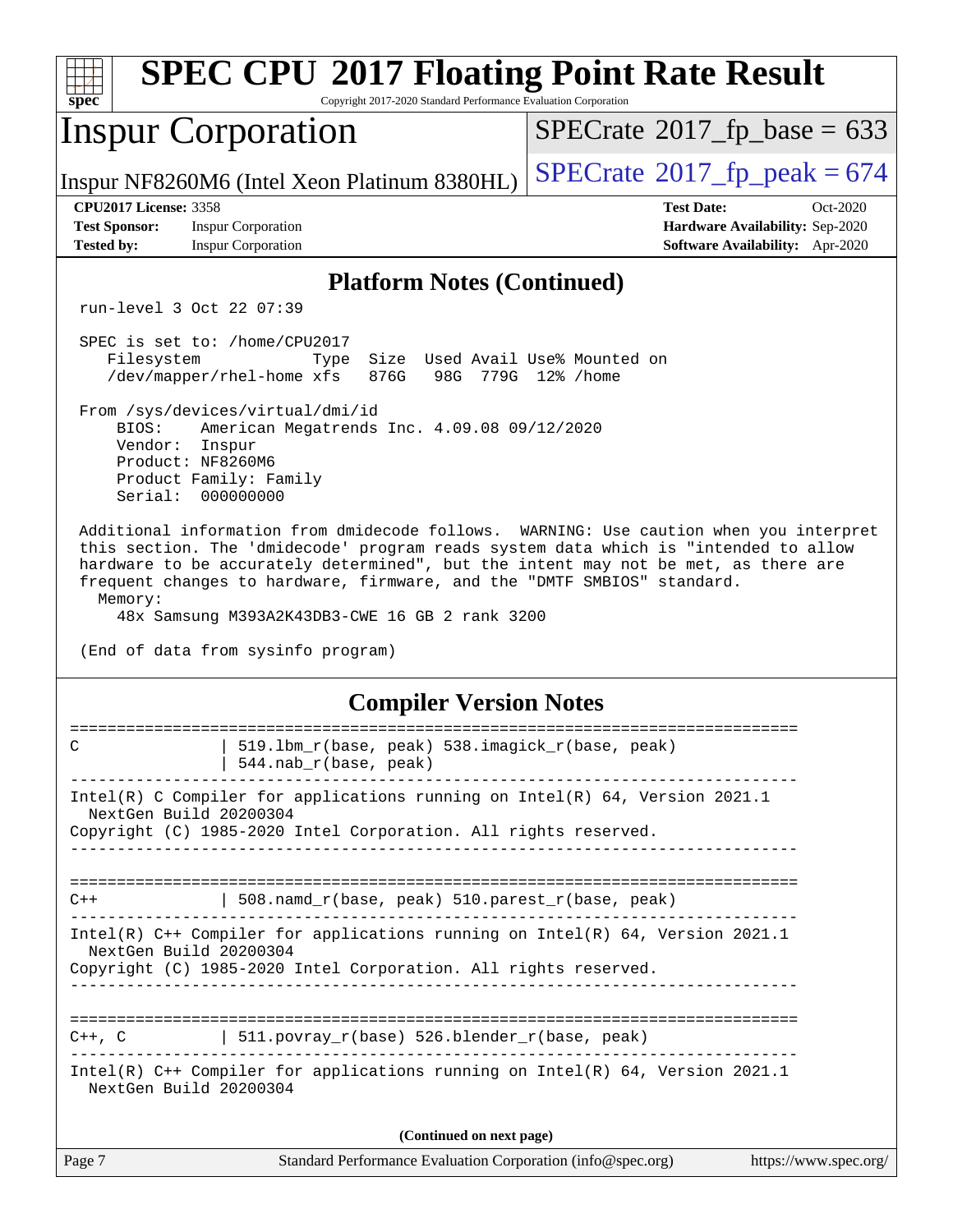

Copyright 2017-2020 Standard Performance Evaluation Corporation

# Inspur Corporation

 $SPECTate$ <sup>®</sup>[2017\\_fp\\_base =](http://www.spec.org/auto/cpu2017/Docs/result-fields.html#SPECrate2017fpbase) 633

Inspur NF8260M6 (Intel Xeon Platinum 8380HL)  $\left|$  [SPECrate](http://www.spec.org/auto/cpu2017/Docs/result-fields.html#SPECrate2017fppeak)®[2017\\_fp\\_peak = 6](http://www.spec.org/auto/cpu2017/Docs/result-fields.html#SPECrate2017fppeak)74

**[CPU2017 License:](http://www.spec.org/auto/cpu2017/Docs/result-fields.html#CPU2017License)** 3358 **[Test Date:](http://www.spec.org/auto/cpu2017/Docs/result-fields.html#TestDate)** Oct-2020 **[Test Sponsor:](http://www.spec.org/auto/cpu2017/Docs/result-fields.html#TestSponsor)** Inspur Corporation **[Hardware Availability:](http://www.spec.org/auto/cpu2017/Docs/result-fields.html#HardwareAvailability)** Sep-2020 **[Tested by:](http://www.spec.org/auto/cpu2017/Docs/result-fields.html#Testedby)** Inspur Corporation **[Software Availability:](http://www.spec.org/auto/cpu2017/Docs/result-fields.html#SoftwareAvailability)** Apr-2020

### **[Compiler Version Notes \(Continued\)](http://www.spec.org/auto/cpu2017/Docs/result-fields.html#CompilerVersionNotes)**

| Copyright (C) 1985-2020 Intel Corporation. All rights reserved.<br>Intel(R) C Compiler for applications running on Intel(R) 64, Version 2021.1<br>NextGen Build 20200304                                                                                                                                                                               |  |  |  |  |  |
|--------------------------------------------------------------------------------------------------------------------------------------------------------------------------------------------------------------------------------------------------------------------------------------------------------------------------------------------------------|--|--|--|--|--|
| Copyright (C) 1985-2020 Intel Corporation. All rights reserved.                                                                                                                                                                                                                                                                                        |  |  |  |  |  |
|                                                                                                                                                                                                                                                                                                                                                        |  |  |  |  |  |
| $ $ 511.povray_r(peak)<br>$C++$ , $C$                                                                                                                                                                                                                                                                                                                  |  |  |  |  |  |
| Intel(R) $C++$ Intel(R) 64 Compiler for applications running on Intel(R) 64,<br>Version 19.1.1.217 Build 20200306                                                                                                                                                                                                                                      |  |  |  |  |  |
| Copyright (C) 1985-2020 Intel Corporation. All rights reserved.<br>Intel(R) C Intel(R) 64 Compiler for applications running on Intel(R) 64,<br>Version 19.1.1.217 Build 20200306                                                                                                                                                                       |  |  |  |  |  |
| Copyright (C) 1985-2020 Intel Corporation. All rights reserved.                                                                                                                                                                                                                                                                                        |  |  |  |  |  |
| 511.povray_r(base) 526.blender_r(base, peak)<br>$C++$ , $C$                                                                                                                                                                                                                                                                                            |  |  |  |  |  |
| Intel(R) C++ Compiler for applications running on Intel(R) 64, Version 2021.1<br>NextGen Build 20200304<br>Copyright (C) 1985-2020 Intel Corporation. All rights reserved.<br>Intel(R) C Compiler for applications running on Intel(R) 64, Version 2021.1<br>NextGen Build 20200304<br>Copyright (C) 1985-2020 Intel Corporation. All rights reserved. |  |  |  |  |  |
| $C++$ , C $\qquad \qquad \vert$ 511.povray_r(peak)                                                                                                                                                                                                                                                                                                     |  |  |  |  |  |
| $Intel(R)$ C++ Intel(R) 64 Compiler for applications running on Intel(R) 64,<br>Version 19.1.1.217 Build 20200306                                                                                                                                                                                                                                      |  |  |  |  |  |
| Copyright (C) 1985-2020 Intel Corporation. All rights reserved.<br>$Intel(R)$ C Intel(R) 64 Compiler for applications running on Intel(R) 64,<br>Version 19.1.1.217 Build 20200306                                                                                                                                                                     |  |  |  |  |  |
| Copyright (C) 1985-2020 Intel Corporation. All rights reserved.                                                                                                                                                                                                                                                                                        |  |  |  |  |  |
|                                                                                                                                                                                                                                                                                                                                                        |  |  |  |  |  |
| C++, C, Fortran   507.cactuBSSN_r(base, peak)                                                                                                                                                                                                                                                                                                          |  |  |  |  |  |
| Intel(R) C++ Compiler for applications running on Intel(R) $64$ , Version 2021.1<br>NextGen Build 20200304<br>Copyright (C) 1985-2020 Intel Corporation. All rights reserved.<br>Intel(R) C Compiler for applications running on Intel(R) 64, Version 2021.1<br>NextGen Build 20200304                                                                 |  |  |  |  |  |
| (Continued on next page)                                                                                                                                                                                                                                                                                                                               |  |  |  |  |  |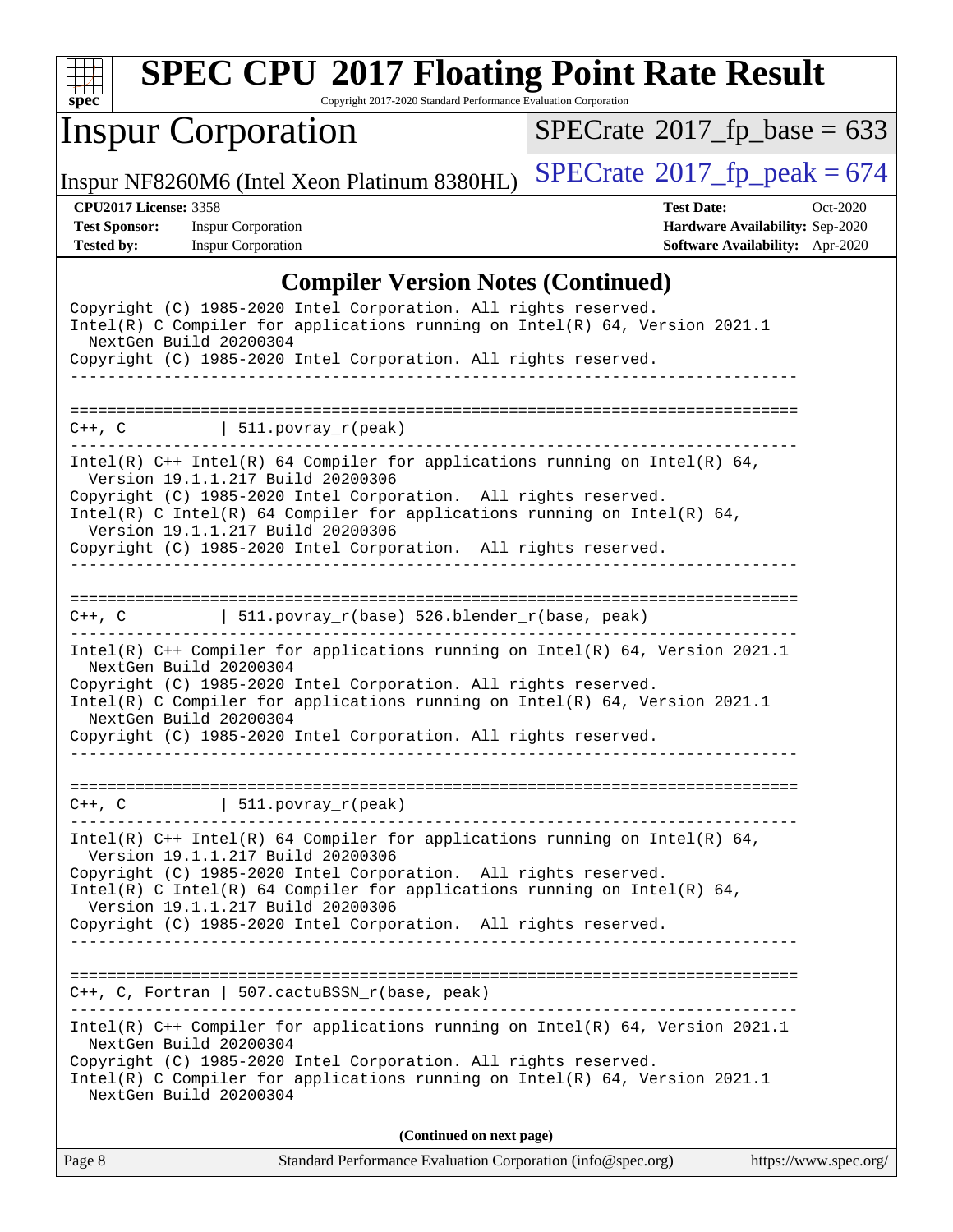

Copyright 2017-2020 Standard Performance Evaluation Corporation

# Inspur Corporation

 $SPECTate$ <sup>®</sup>[2017\\_fp\\_base =](http://www.spec.org/auto/cpu2017/Docs/result-fields.html#SPECrate2017fpbase) 633

Inspur NF8260M6 (Intel Xeon Platinum 8380HL)  $\left|$  [SPECrate](http://www.spec.org/auto/cpu2017/Docs/result-fields.html#SPECrate2017fppeak)®[2017\\_fp\\_peak = 6](http://www.spec.org/auto/cpu2017/Docs/result-fields.html#SPECrate2017fppeak)74

**[CPU2017 License:](http://www.spec.org/auto/cpu2017/Docs/result-fields.html#CPU2017License)** 3358 **[Test Date:](http://www.spec.org/auto/cpu2017/Docs/result-fields.html#TestDate)** Oct-2020 **[Test Sponsor:](http://www.spec.org/auto/cpu2017/Docs/result-fields.html#TestSponsor)** Inspur Corporation **[Hardware Availability:](http://www.spec.org/auto/cpu2017/Docs/result-fields.html#HardwareAvailability)** Sep-2020 **[Tested by:](http://www.spec.org/auto/cpu2017/Docs/result-fields.html#Testedby)** Inspur Corporation **[Software Availability:](http://www.spec.org/auto/cpu2017/Docs/result-fields.html#SoftwareAvailability)** Apr-2020

#### **[Compiler Version Notes \(Continued\)](http://www.spec.org/auto/cpu2017/Docs/result-fields.html#CompilerVersionNotes)**

|                              | Complier version rotes (Commuta)                                                                                                                                                         |                       |
|------------------------------|------------------------------------------------------------------------------------------------------------------------------------------------------------------------------------------|-----------------------|
|                              | Copyright (C) 1985-2020 Intel Corporation. All rights reserved.<br>$Intel(R)$ Fortran Intel(R) 64 Compiler for applications running on Intel(R)<br>64, Version 19.1.1.217 Build 20200306 |                       |
|                              | Copyright (C) 1985-2020 Intel Corporation. All rights reserved.                                                                                                                          |                       |
|                              |                                                                                                                                                                                          |                       |
| Fortran                      | 503.bwaves_r(base, peak) 549.fotonik3d_r(base, peak)                                                                                                                                     |                       |
|                              | 554.roms_r(base, peak)                                                                                                                                                                   |                       |
|                              | $Intel(R)$ Fortran Intel(R) 64 Compiler for applications running on Intel(R)<br>64, Version 19.1.1.217 Build 20200306                                                                    |                       |
|                              | Copyright (C) 1985-2020 Intel Corporation. All rights reserved.                                                                                                                          |                       |
|                              |                                                                                                                                                                                          |                       |
|                              | Fortran, $C$   521.wrf_r(base) 527.cam4_r(base, peak)                                                                                                                                    |                       |
|                              | $Intel(R)$ Fortran Intel(R) 64 Compiler for applications running on Intel(R)<br>64, Version 19.1.1.217 Build 20200306                                                                    |                       |
| NextGen Build 20200304       | Copyright (C) 1985-2020 Intel Corporation. All rights reserved.<br>Intel(R) C Compiler for applications running on Intel(R) 64, Version 2021.1                                           |                       |
|                              | Copyright (C) 1985-2020 Intel Corporation. All rights reserved.                                                                                                                          |                       |
|                              |                                                                                                                                                                                          |                       |
| Fortran, C   521.wrf_r(peak) |                                                                                                                                                                                          |                       |
|                              | $Intel(R)$ Fortran Intel(R) 64 Compiler for applications running on Intel(R)<br>64, Version 19.1.1.217 Build 20200306                                                                    |                       |
|                              | Copyright (C) 1985-2020 Intel Corporation. All rights reserved.<br>Intel(R) C Intel(R) 64 Compiler for applications running on Intel(R) 64,                                              |                       |
|                              | Version 19.1.1.217 Build 20200306<br>Copyright (C) 1985-2020 Intel Corporation. All rights reserved.                                                                                     |                       |
|                              |                                                                                                                                                                                          |                       |
|                              | Fortran, C   521.wrf_r(base) 527.cam4_r(base, peak)                                                                                                                                      |                       |
|                              | $Intel(R)$ Fortran Intel(R) 64 Compiler for applications running on Intel(R)<br>64, Version 19.1.1.217 Build 20200306                                                                    |                       |
| NextGen Build 20200304       | Copyright (C) 1985-2020 Intel Corporation. All rights reserved.<br>Intel(R) C Compiler for applications running on Intel(R) 64, Version 2021.1                                           |                       |
|                              | Copyright (C) 1985-2020 Intel Corporation. All rights reserved.                                                                                                                          |                       |
|                              | (Continued on next page)                                                                                                                                                                 |                       |
| Page 9                       | Standard Performance Evaluation Corporation (info@spec.org)                                                                                                                              | https://www.spec.org/ |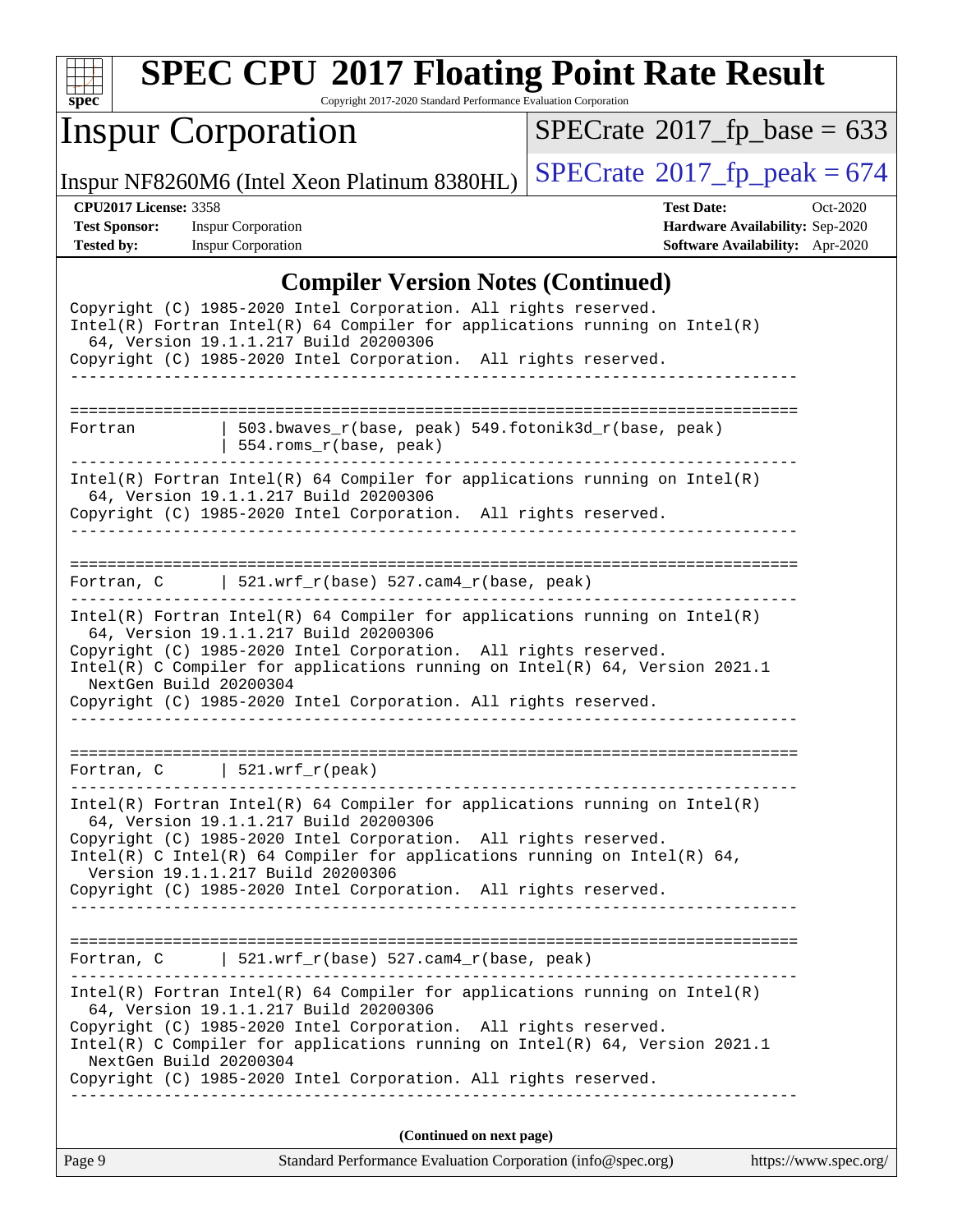

Copyright 2017-2020 Standard Performance Evaluation Corporation

## Inspur Corporation

 $SPECTate$ <sup>®</sup>[2017\\_fp\\_base =](http://www.spec.org/auto/cpu2017/Docs/result-fields.html#SPECrate2017fpbase) 633

Inspur NF8260M6 (Intel Xeon Platinum 8380HL)  $\left|$  [SPECrate](http://www.spec.org/auto/cpu2017/Docs/result-fields.html#SPECrate2017fppeak)<sup>®</sup>[2017\\_fp\\_peak = 6](http://www.spec.org/auto/cpu2017/Docs/result-fields.html#SPECrate2017fppeak)74

**[Test Sponsor:](http://www.spec.org/auto/cpu2017/Docs/result-fields.html#TestSponsor)** Inspur Corporation **[Hardware Availability:](http://www.spec.org/auto/cpu2017/Docs/result-fields.html#HardwareAvailability)** Sep-2020 **[Tested by:](http://www.spec.org/auto/cpu2017/Docs/result-fields.html#Testedby)** Inspur Corporation **[Software Availability:](http://www.spec.org/auto/cpu2017/Docs/result-fields.html#SoftwareAvailability)** Apr-2020

**[CPU2017 License:](http://www.spec.org/auto/cpu2017/Docs/result-fields.html#CPU2017License)** 3358 **[Test Date:](http://www.spec.org/auto/cpu2017/Docs/result-fields.html#TestDate)** Oct-2020

### **[Compiler Version Notes \(Continued\)](http://www.spec.org/auto/cpu2017/Docs/result-fields.html#CompilerVersionNotes)**

============================================================================== Fortran, C | 521.wrf\_r(peak) ------------------------------------------------------------------------------ Intel(R) Fortran Intel(R) 64 Compiler for applications running on Intel(R) 64, Version 19.1.1.217 Build 20200306 Copyright (C) 1985-2020 Intel Corporation. All rights reserved. Intel(R) C Intel(R) 64 Compiler for applications running on Intel(R)  $64$ , Version 19.1.1.217 Build 20200306 Copyright (C) 1985-2020 Intel Corporation. All rights reserved. ------------------------------------------------------------------------------

## **[Base Compiler Invocation](http://www.spec.org/auto/cpu2017/Docs/result-fields.html#BaseCompilerInvocation)**

[C benchmarks](http://www.spec.org/auto/cpu2017/Docs/result-fields.html#Cbenchmarks):  $i$ cc

[C++ benchmarks:](http://www.spec.org/auto/cpu2017/Docs/result-fields.html#CXXbenchmarks) [icpc](http://www.spec.org/cpu2017/results/res2020q4/cpu2017-20201027-24316.flags.html#user_CXXbase_intel_icpc_c510b6838c7f56d33e37e94d029a35b4a7bccf4766a728ee175e80a419847e808290a9b78be685c44ab727ea267ec2f070ec5dc83b407c0218cded6866a35d07)

[Fortran benchmarks](http://www.spec.org/auto/cpu2017/Docs/result-fields.html#Fortranbenchmarks): [ifort](http://www.spec.org/cpu2017/results/res2020q4/cpu2017-20201027-24316.flags.html#user_FCbase_intel_ifort_8111460550e3ca792625aed983ce982f94888b8b503583aa7ba2b8303487b4d8a21a13e7191a45c5fd58ff318f48f9492884d4413fa793fd88dd292cad7027ca)

[Benchmarks using both Fortran and C](http://www.spec.org/auto/cpu2017/Docs/result-fields.html#BenchmarksusingbothFortranandC): [ifort](http://www.spec.org/cpu2017/results/res2020q4/cpu2017-20201027-24316.flags.html#user_CC_FCbase_intel_ifort_8111460550e3ca792625aed983ce982f94888b8b503583aa7ba2b8303487b4d8a21a13e7191a45c5fd58ff318f48f9492884d4413fa793fd88dd292cad7027ca) [icc](http://www.spec.org/cpu2017/results/res2020q4/cpu2017-20201027-24316.flags.html#user_CC_FCbase_intel_icc_66fc1ee009f7361af1fbd72ca7dcefbb700085f36577c54f309893dd4ec40d12360134090235512931783d35fd58c0460139e722d5067c5574d8eaf2b3e37e92)

[Benchmarks using both C and C++](http://www.spec.org/auto/cpu2017/Docs/result-fields.html#BenchmarksusingbothCandCXX): [icpc](http://www.spec.org/cpu2017/results/res2020q4/cpu2017-20201027-24316.flags.html#user_CC_CXXbase_intel_icpc_c510b6838c7f56d33e37e94d029a35b4a7bccf4766a728ee175e80a419847e808290a9b78be685c44ab727ea267ec2f070ec5dc83b407c0218cded6866a35d07) [icc](http://www.spec.org/cpu2017/results/res2020q4/cpu2017-20201027-24316.flags.html#user_CC_CXXbase_intel_icc_66fc1ee009f7361af1fbd72ca7dcefbb700085f36577c54f309893dd4ec40d12360134090235512931783d35fd58c0460139e722d5067c5574d8eaf2b3e37e92)

[Benchmarks using Fortran, C, and C++:](http://www.spec.org/auto/cpu2017/Docs/result-fields.html#BenchmarksusingFortranCandCXX) [icpc](http://www.spec.org/cpu2017/results/res2020q4/cpu2017-20201027-24316.flags.html#user_CC_CXX_FCbase_intel_icpc_c510b6838c7f56d33e37e94d029a35b4a7bccf4766a728ee175e80a419847e808290a9b78be685c44ab727ea267ec2f070ec5dc83b407c0218cded6866a35d07) [icc](http://www.spec.org/cpu2017/results/res2020q4/cpu2017-20201027-24316.flags.html#user_CC_CXX_FCbase_intel_icc_66fc1ee009f7361af1fbd72ca7dcefbb700085f36577c54f309893dd4ec40d12360134090235512931783d35fd58c0460139e722d5067c5574d8eaf2b3e37e92) [ifort](http://www.spec.org/cpu2017/results/res2020q4/cpu2017-20201027-24316.flags.html#user_CC_CXX_FCbase_intel_ifort_8111460550e3ca792625aed983ce982f94888b8b503583aa7ba2b8303487b4d8a21a13e7191a45c5fd58ff318f48f9492884d4413fa793fd88dd292cad7027ca)

## **[Base Portability Flags](http://www.spec.org/auto/cpu2017/Docs/result-fields.html#BasePortabilityFlags)**

 503.bwaves\_r: [-DSPEC\\_LP64](http://www.spec.org/cpu2017/results/res2020q4/cpu2017-20201027-24316.flags.html#suite_basePORTABILITY503_bwaves_r_DSPEC_LP64) 507.cactuBSSN\_r: [-DSPEC\\_LP64](http://www.spec.org/cpu2017/results/res2020q4/cpu2017-20201027-24316.flags.html#suite_basePORTABILITY507_cactuBSSN_r_DSPEC_LP64) 508.namd\_r: [-DSPEC\\_LP64](http://www.spec.org/cpu2017/results/res2020q4/cpu2017-20201027-24316.flags.html#suite_basePORTABILITY508_namd_r_DSPEC_LP64) 510.parest\_r: [-DSPEC\\_LP64](http://www.spec.org/cpu2017/results/res2020q4/cpu2017-20201027-24316.flags.html#suite_basePORTABILITY510_parest_r_DSPEC_LP64) 511.povray\_r: [-DSPEC\\_LP64](http://www.spec.org/cpu2017/results/res2020q4/cpu2017-20201027-24316.flags.html#suite_basePORTABILITY511_povray_r_DSPEC_LP64) 519.lbm\_r: [-DSPEC\\_LP64](http://www.spec.org/cpu2017/results/res2020q4/cpu2017-20201027-24316.flags.html#suite_basePORTABILITY519_lbm_r_DSPEC_LP64) 521.wrf\_r: [-DSPEC\\_LP64](http://www.spec.org/cpu2017/results/res2020q4/cpu2017-20201027-24316.flags.html#suite_basePORTABILITY521_wrf_r_DSPEC_LP64) [-DSPEC\\_CASE\\_FLAG](http://www.spec.org/cpu2017/results/res2020q4/cpu2017-20201027-24316.flags.html#b521.wrf_r_baseCPORTABILITY_DSPEC_CASE_FLAG) [-convert big\\_endian](http://www.spec.org/cpu2017/results/res2020q4/cpu2017-20201027-24316.flags.html#user_baseFPORTABILITY521_wrf_r_convert_big_endian_c3194028bc08c63ac5d04de18c48ce6d347e4e562e8892b8bdbdc0214820426deb8554edfa529a3fb25a586e65a3d812c835984020483e7e73212c4d31a38223) 526.blender\_r: [-DSPEC\\_LP64](http://www.spec.org/cpu2017/results/res2020q4/cpu2017-20201027-24316.flags.html#suite_basePORTABILITY526_blender_r_DSPEC_LP64) [-DSPEC\\_LINUX](http://www.spec.org/cpu2017/results/res2020q4/cpu2017-20201027-24316.flags.html#b526.blender_r_baseCPORTABILITY_DSPEC_LINUX) [-funsigned-char](http://www.spec.org/cpu2017/results/res2020q4/cpu2017-20201027-24316.flags.html#user_baseCPORTABILITY526_blender_r_force_uchar_40c60f00ab013830e2dd6774aeded3ff59883ba5a1fc5fc14077f794d777847726e2a5858cbc7672e36e1b067e7e5c1d9a74f7176df07886a243d7cc18edfe67) 527.cam4\_r: [-DSPEC\\_LP64](http://www.spec.org/cpu2017/results/res2020q4/cpu2017-20201027-24316.flags.html#suite_basePORTABILITY527_cam4_r_DSPEC_LP64) [-DSPEC\\_CASE\\_FLAG](http://www.spec.org/cpu2017/results/res2020q4/cpu2017-20201027-24316.flags.html#b527.cam4_r_baseCPORTABILITY_DSPEC_CASE_FLAG)

**(Continued on next page)**

Page 10 Standard Performance Evaluation Corporation [\(info@spec.org\)](mailto:info@spec.org) <https://www.spec.org/>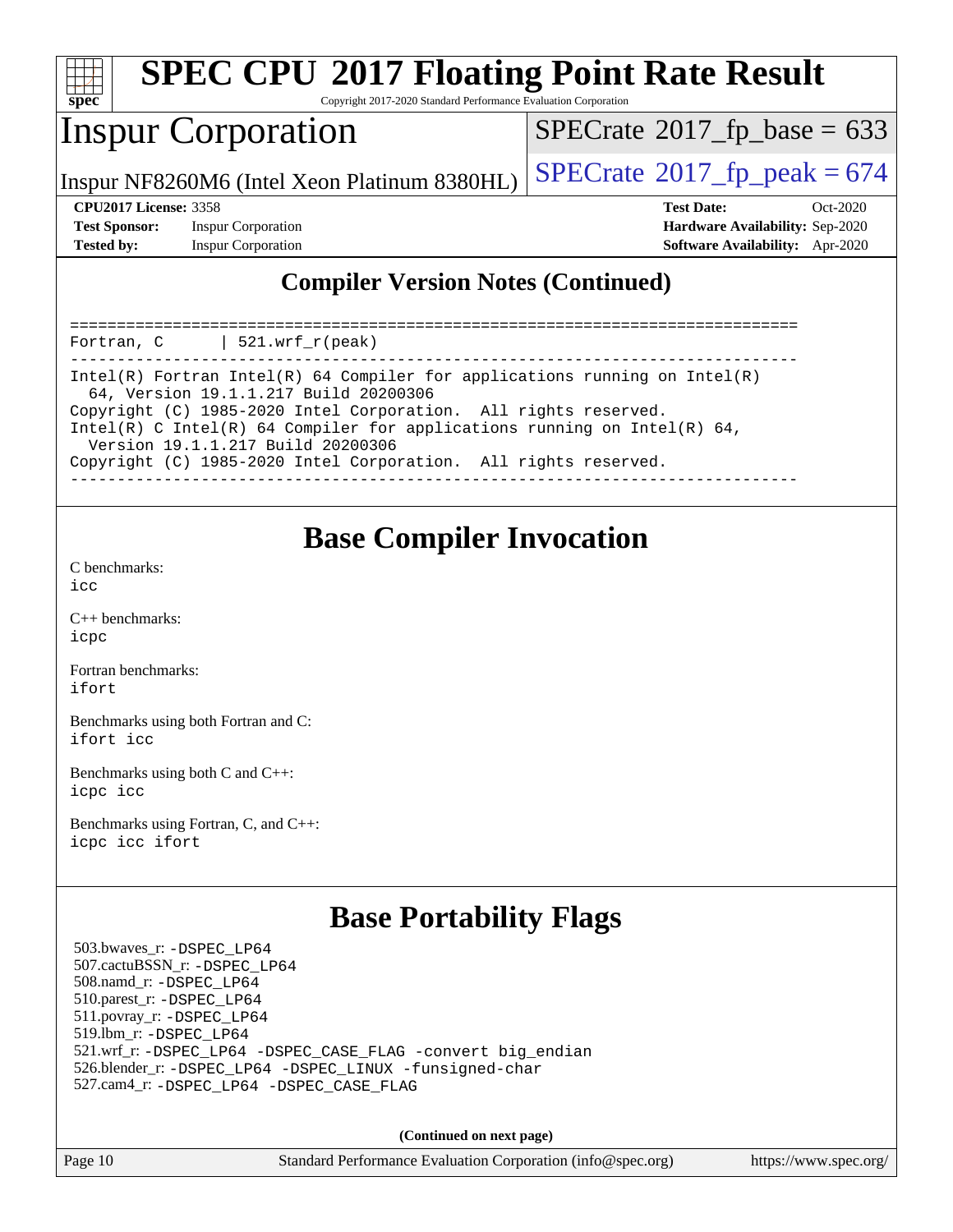

Copyright 2017-2020 Standard Performance Evaluation Corporation

# Inspur Corporation

 $SPECTate$ <sup>®</sup>[2017\\_fp\\_base =](http://www.spec.org/auto/cpu2017/Docs/result-fields.html#SPECrate2017fpbase) 633

Inspur NF8260M6 (Intel Xeon Platinum 8380HL)  $\left|$  [SPECrate](http://www.spec.org/auto/cpu2017/Docs/result-fields.html#SPECrate2017fppeak)<sup>®</sup>[2017\\_fp\\_peak = 6](http://www.spec.org/auto/cpu2017/Docs/result-fields.html#SPECrate2017fppeak)74

**[Tested by:](http://www.spec.org/auto/cpu2017/Docs/result-fields.html#Testedby)** Inspur Corporation **[Software Availability:](http://www.spec.org/auto/cpu2017/Docs/result-fields.html#SoftwareAvailability)** Apr-2020

**[CPU2017 License:](http://www.spec.org/auto/cpu2017/Docs/result-fields.html#CPU2017License)** 3358 **[Test Date:](http://www.spec.org/auto/cpu2017/Docs/result-fields.html#TestDate)** Oct-2020 **[Test Sponsor:](http://www.spec.org/auto/cpu2017/Docs/result-fields.html#TestSponsor)** Inspur Corporation **[Hardware Availability:](http://www.spec.org/auto/cpu2017/Docs/result-fields.html#HardwareAvailability)** Sep-2020

# **[Base Portability Flags \(Continued\)](http://www.spec.org/auto/cpu2017/Docs/result-fields.html#BasePortabilityFlags)**

 538.imagick\_r: [-DSPEC\\_LP64](http://www.spec.org/cpu2017/results/res2020q4/cpu2017-20201027-24316.flags.html#suite_basePORTABILITY538_imagick_r_DSPEC_LP64) 544.nab\_r: [-DSPEC\\_LP64](http://www.spec.org/cpu2017/results/res2020q4/cpu2017-20201027-24316.flags.html#suite_basePORTABILITY544_nab_r_DSPEC_LP64) 549.fotonik3d\_r: [-DSPEC\\_LP64](http://www.spec.org/cpu2017/results/res2020q4/cpu2017-20201027-24316.flags.html#suite_basePORTABILITY549_fotonik3d_r_DSPEC_LP64) 554.roms\_r: [-DSPEC\\_LP64](http://www.spec.org/cpu2017/results/res2020q4/cpu2017-20201027-24316.flags.html#suite_basePORTABILITY554_roms_r_DSPEC_LP64)

**[Base Optimization Flags](http://www.spec.org/auto/cpu2017/Docs/result-fields.html#BaseOptimizationFlags)**

[C benchmarks](http://www.spec.org/auto/cpu2017/Docs/result-fields.html#Cbenchmarks):

[-m64](http://www.spec.org/cpu2017/results/res2020q4/cpu2017-20201027-24316.flags.html#user_CCbase_m64-icc) [-qnextgen](http://www.spec.org/cpu2017/results/res2020q4/cpu2017-20201027-24316.flags.html#user_CCbase_f-qnextgen) [-std=c11](http://www.spec.org/cpu2017/results/res2020q4/cpu2017-20201027-24316.flags.html#user_CCbase_std-icc-std_0e1c27790398a4642dfca32ffe6c27b5796f9c2d2676156f2e42c9c44eaad0c049b1cdb667a270c34d979996257aeb8fc440bfb01818dbc9357bd9d174cb8524) [-Wl,-plugin-opt=-x86-branches-within-32B-boundaries](http://www.spec.org/cpu2017/results/res2020q4/cpu2017-20201027-24316.flags.html#user_CCbase_f-x86-branches-within-32B-boundaries_0098b4e4317ae60947b7b728078a624952a08ac37a3c797dfb4ffeb399e0c61a9dd0f2f44ce917e9361fb9076ccb15e7824594512dd315205382d84209e912f3) [-Wl,-z,muldefs](http://www.spec.org/cpu2017/results/res2020q4/cpu2017-20201027-24316.flags.html#user_CCbase_link_force_multiple1_b4cbdb97b34bdee9ceefcfe54f4c8ea74255f0b02a4b23e853cdb0e18eb4525ac79b5a88067c842dd0ee6996c24547a27a4b99331201badda8798ef8a743f577) [-fuse-ld=gold](http://www.spec.org/cpu2017/results/res2020q4/cpu2017-20201027-24316.flags.html#user_CCbase_f-fuse-ld_920b3586e2b8c6e0748b9c84fa9b744736ba725a32cab14ad8f3d4ad28eecb2f59d1144823d2e17006539a88734fe1fc08fc3035f7676166309105a78aaabc32) [-xCORE-AVX512](http://www.spec.org/cpu2017/results/res2020q4/cpu2017-20201027-24316.flags.html#user_CCbase_f-xCORE-AVX512) [-Ofast](http://www.spec.org/cpu2017/results/res2020q4/cpu2017-20201027-24316.flags.html#user_CCbase_f-Ofast) [-ffast-math](http://www.spec.org/cpu2017/results/res2020q4/cpu2017-20201027-24316.flags.html#user_CCbase_f-ffast-math) [-flto](http://www.spec.org/cpu2017/results/res2020q4/cpu2017-20201027-24316.flags.html#user_CCbase_f-flto) [-mfpmath=sse](http://www.spec.org/cpu2017/results/res2020q4/cpu2017-20201027-24316.flags.html#user_CCbase_f-mfpmath_70eb8fac26bde974f8ab713bc9086c5621c0b8d2f6c86f38af0bd7062540daf19db5f3a066d8c6684be05d84c9b6322eb3b5be6619d967835195b93d6c02afa1) [-funroll-loops](http://www.spec.org/cpu2017/results/res2020q4/cpu2017-20201027-24316.flags.html#user_CCbase_f-funroll-loops) [-qopt-mem-layout-trans=4](http://www.spec.org/cpu2017/results/res2020q4/cpu2017-20201027-24316.flags.html#user_CCbase_f-qopt-mem-layout-trans_fa39e755916c150a61361b7846f310bcdf6f04e385ef281cadf3647acec3f0ae266d1a1d22d972a7087a248fd4e6ca390a3634700869573d231a252c784941a8) [-L/usr/local/jemalloc64-5.0.1/lib](http://www.spec.org/cpu2017/results/res2020q4/cpu2017-20201027-24316.flags.html#user_CCbase_jemalloc_link_path64_1_cc289568b1a6c0fd3b62c91b824c27fcb5af5e8098e6ad028160d21144ef1b8aef3170d2acf0bee98a8da324cfe4f67d0a3d0c4cc4673d993d694dc2a0df248b) [-ljemalloc](http://www.spec.org/cpu2017/results/res2020q4/cpu2017-20201027-24316.flags.html#user_CCbase_jemalloc_link_lib_d1249b907c500fa1c0672f44f562e3d0f79738ae9e3c4a9c376d49f265a04b9c99b167ecedbf6711b3085be911c67ff61f150a17b3472be731631ba4d0471706)

[C++ benchmarks:](http://www.spec.org/auto/cpu2017/Docs/result-fields.html#CXXbenchmarks)

[-m64](http://www.spec.org/cpu2017/results/res2020q4/cpu2017-20201027-24316.flags.html#user_CXXbase_m64-icc) [-qnextgen](http://www.spec.org/cpu2017/results/res2020q4/cpu2017-20201027-24316.flags.html#user_CXXbase_f-qnextgen) [-Wl,-plugin-opt=-x86-branches-within-32B-boundaries](http://www.spec.org/cpu2017/results/res2020q4/cpu2017-20201027-24316.flags.html#user_CXXbase_f-x86-branches-within-32B-boundaries_0098b4e4317ae60947b7b728078a624952a08ac37a3c797dfb4ffeb399e0c61a9dd0f2f44ce917e9361fb9076ccb15e7824594512dd315205382d84209e912f3) [-Wl,-z,muldefs](http://www.spec.org/cpu2017/results/res2020q4/cpu2017-20201027-24316.flags.html#user_CXXbase_link_force_multiple1_b4cbdb97b34bdee9ceefcfe54f4c8ea74255f0b02a4b23e853cdb0e18eb4525ac79b5a88067c842dd0ee6996c24547a27a4b99331201badda8798ef8a743f577) [-fuse-ld=gold](http://www.spec.org/cpu2017/results/res2020q4/cpu2017-20201027-24316.flags.html#user_CXXbase_f-fuse-ld_920b3586e2b8c6e0748b9c84fa9b744736ba725a32cab14ad8f3d4ad28eecb2f59d1144823d2e17006539a88734fe1fc08fc3035f7676166309105a78aaabc32) [-xCORE-AVX512](http://www.spec.org/cpu2017/results/res2020q4/cpu2017-20201027-24316.flags.html#user_CXXbase_f-xCORE-AVX512) [-Ofast](http://www.spec.org/cpu2017/results/res2020q4/cpu2017-20201027-24316.flags.html#user_CXXbase_f-Ofast) [-ffast-math](http://www.spec.org/cpu2017/results/res2020q4/cpu2017-20201027-24316.flags.html#user_CXXbase_f-ffast-math) [-flto](http://www.spec.org/cpu2017/results/res2020q4/cpu2017-20201027-24316.flags.html#user_CXXbase_f-flto) [-mfpmath=sse](http://www.spec.org/cpu2017/results/res2020q4/cpu2017-20201027-24316.flags.html#user_CXXbase_f-mfpmath_70eb8fac26bde974f8ab713bc9086c5621c0b8d2f6c86f38af0bd7062540daf19db5f3a066d8c6684be05d84c9b6322eb3b5be6619d967835195b93d6c02afa1) [-funroll-loops](http://www.spec.org/cpu2017/results/res2020q4/cpu2017-20201027-24316.flags.html#user_CXXbase_f-funroll-loops) [-qopt-mem-layout-trans=4](http://www.spec.org/cpu2017/results/res2020q4/cpu2017-20201027-24316.flags.html#user_CXXbase_f-qopt-mem-layout-trans_fa39e755916c150a61361b7846f310bcdf6f04e385ef281cadf3647acec3f0ae266d1a1d22d972a7087a248fd4e6ca390a3634700869573d231a252c784941a8) [-L/usr/local/jemalloc64-5.0.1/lib](http://www.spec.org/cpu2017/results/res2020q4/cpu2017-20201027-24316.flags.html#user_CXXbase_jemalloc_link_path64_1_cc289568b1a6c0fd3b62c91b824c27fcb5af5e8098e6ad028160d21144ef1b8aef3170d2acf0bee98a8da324cfe4f67d0a3d0c4cc4673d993d694dc2a0df248b) [-ljemalloc](http://www.spec.org/cpu2017/results/res2020q4/cpu2017-20201027-24316.flags.html#user_CXXbase_jemalloc_link_lib_d1249b907c500fa1c0672f44f562e3d0f79738ae9e3c4a9c376d49f265a04b9c99b167ecedbf6711b3085be911c67ff61f150a17b3472be731631ba4d0471706)

[Fortran benchmarks](http://www.spec.org/auto/cpu2017/Docs/result-fields.html#Fortranbenchmarks):

[-m64](http://www.spec.org/cpu2017/results/res2020q4/cpu2017-20201027-24316.flags.html#user_FCbase_m64-icc) [-Wl,-plugin-opt=-x86-branches-within-32B-boundaries](http://www.spec.org/cpu2017/results/res2020q4/cpu2017-20201027-24316.flags.html#user_FCbase_f-x86-branches-within-32B-boundaries_0098b4e4317ae60947b7b728078a624952a08ac37a3c797dfb4ffeb399e0c61a9dd0f2f44ce917e9361fb9076ccb15e7824594512dd315205382d84209e912f3) [-Wl,-z,muldefs](http://www.spec.org/cpu2017/results/res2020q4/cpu2017-20201027-24316.flags.html#user_FCbase_link_force_multiple1_b4cbdb97b34bdee9ceefcfe54f4c8ea74255f0b02a4b23e853cdb0e18eb4525ac79b5a88067c842dd0ee6996c24547a27a4b99331201badda8798ef8a743f577) [-fuse-ld=gold](http://www.spec.org/cpu2017/results/res2020q4/cpu2017-20201027-24316.flags.html#user_FCbase_f-fuse-ld_920b3586e2b8c6e0748b9c84fa9b744736ba725a32cab14ad8f3d4ad28eecb2f59d1144823d2e17006539a88734fe1fc08fc3035f7676166309105a78aaabc32) [-xCORE-AVX512](http://www.spec.org/cpu2017/results/res2020q4/cpu2017-20201027-24316.flags.html#user_FCbase_f-xCORE-AVX512) [-O3](http://www.spec.org/cpu2017/results/res2020q4/cpu2017-20201027-24316.flags.html#user_FCbase_f-O3) [-ipo](http://www.spec.org/cpu2017/results/res2020q4/cpu2017-20201027-24316.flags.html#user_FCbase_f-ipo) [-no-prec-div](http://www.spec.org/cpu2017/results/res2020q4/cpu2017-20201027-24316.flags.html#user_FCbase_f-no-prec-div) [-qopt-prefetch](http://www.spec.org/cpu2017/results/res2020q4/cpu2017-20201027-24316.flags.html#user_FCbase_f-qopt-prefetch) [-ffinite-math-only](http://www.spec.org/cpu2017/results/res2020q4/cpu2017-20201027-24316.flags.html#user_FCbase_f_finite_math_only_cb91587bd2077682c4b38af759c288ed7c732db004271a9512da14a4f8007909a5f1427ecbf1a0fb78ff2a814402c6114ac565ca162485bbcae155b5e4258871) [-qopt-multiple-gather-scatter-by-shuffles](http://www.spec.org/cpu2017/results/res2020q4/cpu2017-20201027-24316.flags.html#user_FCbase_f-qopt-multiple-gather-scatter-by-shuffles) [-qopt-mem-layout-trans=4](http://www.spec.org/cpu2017/results/res2020q4/cpu2017-20201027-24316.flags.html#user_FCbase_f-qopt-mem-layout-trans_fa39e755916c150a61361b7846f310bcdf6f04e385ef281cadf3647acec3f0ae266d1a1d22d972a7087a248fd4e6ca390a3634700869573d231a252c784941a8) [-nostandard-realloc-lhs](http://www.spec.org/cpu2017/results/res2020q4/cpu2017-20201027-24316.flags.html#user_FCbase_f_2003_std_realloc_82b4557e90729c0f113870c07e44d33d6f5a304b4f63d4c15d2d0f1fab99f5daaed73bdb9275d9ae411527f28b936061aa8b9c8f2d63842963b95c9dd6426b8a) [-align array32byte](http://www.spec.org/cpu2017/results/res2020q4/cpu2017-20201027-24316.flags.html#user_FCbase_align_array32byte_b982fe038af199962ba9a80c053b8342c548c85b40b8e86eb3cc33dee0d7986a4af373ac2d51c3f7cf710a18d62fdce2948f201cd044323541f22fc0fffc51b6) [-auto](http://www.spec.org/cpu2017/results/res2020q4/cpu2017-20201027-24316.flags.html#user_FCbase_f-auto) [-mbranches-within-32B-boundaries](http://www.spec.org/cpu2017/results/res2020q4/cpu2017-20201027-24316.flags.html#user_FCbase_f-mbranches-within-32B-boundaries) [-L/usr/local/jemalloc64-5.0.1/lib](http://www.spec.org/cpu2017/results/res2020q4/cpu2017-20201027-24316.flags.html#user_FCbase_jemalloc_link_path64_1_cc289568b1a6c0fd3b62c91b824c27fcb5af5e8098e6ad028160d21144ef1b8aef3170d2acf0bee98a8da324cfe4f67d0a3d0c4cc4673d993d694dc2a0df248b) [-ljemalloc](http://www.spec.org/cpu2017/results/res2020q4/cpu2017-20201027-24316.flags.html#user_FCbase_jemalloc_link_lib_d1249b907c500fa1c0672f44f562e3d0f79738ae9e3c4a9c376d49f265a04b9c99b167ecedbf6711b3085be911c67ff61f150a17b3472be731631ba4d0471706)

[Benchmarks using both Fortran and C](http://www.spec.org/auto/cpu2017/Docs/result-fields.html#BenchmarksusingbothFortranandC):

[-m64](http://www.spec.org/cpu2017/results/res2020q4/cpu2017-20201027-24316.flags.html#user_CC_FCbase_m64-icc) [-qnextgen](http://www.spec.org/cpu2017/results/res2020q4/cpu2017-20201027-24316.flags.html#user_CC_FCbase_f-qnextgen) [-std=c11](http://www.spec.org/cpu2017/results/res2020q4/cpu2017-20201027-24316.flags.html#user_CC_FCbase_std-icc-std_0e1c27790398a4642dfca32ffe6c27b5796f9c2d2676156f2e42c9c44eaad0c049b1cdb667a270c34d979996257aeb8fc440bfb01818dbc9357bd9d174cb8524) [-Wl,-plugin-opt=-x86-branches-within-32B-boundaries](http://www.spec.org/cpu2017/results/res2020q4/cpu2017-20201027-24316.flags.html#user_CC_FCbase_f-x86-branches-within-32B-boundaries_0098b4e4317ae60947b7b728078a624952a08ac37a3c797dfb4ffeb399e0c61a9dd0f2f44ce917e9361fb9076ccb15e7824594512dd315205382d84209e912f3) [-Wl,-z,muldefs](http://www.spec.org/cpu2017/results/res2020q4/cpu2017-20201027-24316.flags.html#user_CC_FCbase_link_force_multiple1_b4cbdb97b34bdee9ceefcfe54f4c8ea74255f0b02a4b23e853cdb0e18eb4525ac79b5a88067c842dd0ee6996c24547a27a4b99331201badda8798ef8a743f577) [-fuse-ld=gold](http://www.spec.org/cpu2017/results/res2020q4/cpu2017-20201027-24316.flags.html#user_CC_FCbase_f-fuse-ld_920b3586e2b8c6e0748b9c84fa9b744736ba725a32cab14ad8f3d4ad28eecb2f59d1144823d2e17006539a88734fe1fc08fc3035f7676166309105a78aaabc32) [-xCORE-AVX512](http://www.spec.org/cpu2017/results/res2020q4/cpu2017-20201027-24316.flags.html#user_CC_FCbase_f-xCORE-AVX512) [-Ofast](http://www.spec.org/cpu2017/results/res2020q4/cpu2017-20201027-24316.flags.html#user_CC_FCbase_f-Ofast) [-ffast-math](http://www.spec.org/cpu2017/results/res2020q4/cpu2017-20201027-24316.flags.html#user_CC_FCbase_f-ffast-math) [-flto](http://www.spec.org/cpu2017/results/res2020q4/cpu2017-20201027-24316.flags.html#user_CC_FCbase_f-flto) [-mfpmath=sse](http://www.spec.org/cpu2017/results/res2020q4/cpu2017-20201027-24316.flags.html#user_CC_FCbase_f-mfpmath_70eb8fac26bde974f8ab713bc9086c5621c0b8d2f6c86f38af0bd7062540daf19db5f3a066d8c6684be05d84c9b6322eb3b5be6619d967835195b93d6c02afa1) [-funroll-loops](http://www.spec.org/cpu2017/results/res2020q4/cpu2017-20201027-24316.flags.html#user_CC_FCbase_f-funroll-loops) [-qopt-mem-layout-trans=4](http://www.spec.org/cpu2017/results/res2020q4/cpu2017-20201027-24316.flags.html#user_CC_FCbase_f-qopt-mem-layout-trans_fa39e755916c150a61361b7846f310bcdf6f04e385ef281cadf3647acec3f0ae266d1a1d22d972a7087a248fd4e6ca390a3634700869573d231a252c784941a8) [-O3](http://www.spec.org/cpu2017/results/res2020q4/cpu2017-20201027-24316.flags.html#user_CC_FCbase_f-O3) [-ipo](http://www.spec.org/cpu2017/results/res2020q4/cpu2017-20201027-24316.flags.html#user_CC_FCbase_f-ipo) [-no-prec-div](http://www.spec.org/cpu2017/results/res2020q4/cpu2017-20201027-24316.flags.html#user_CC_FCbase_f-no-prec-div) [-qopt-prefetch](http://www.spec.org/cpu2017/results/res2020q4/cpu2017-20201027-24316.flags.html#user_CC_FCbase_f-qopt-prefetch) [-ffinite-math-only](http://www.spec.org/cpu2017/results/res2020q4/cpu2017-20201027-24316.flags.html#user_CC_FCbase_f_finite_math_only_cb91587bd2077682c4b38af759c288ed7c732db004271a9512da14a4f8007909a5f1427ecbf1a0fb78ff2a814402c6114ac565ca162485bbcae155b5e4258871) [-qopt-multiple-gather-scatter-by-shuffles](http://www.spec.org/cpu2017/results/res2020q4/cpu2017-20201027-24316.flags.html#user_CC_FCbase_f-qopt-multiple-gather-scatter-by-shuffles) [-nostandard-realloc-lhs](http://www.spec.org/cpu2017/results/res2020q4/cpu2017-20201027-24316.flags.html#user_CC_FCbase_f_2003_std_realloc_82b4557e90729c0f113870c07e44d33d6f5a304b4f63d4c15d2d0f1fab99f5daaed73bdb9275d9ae411527f28b936061aa8b9c8f2d63842963b95c9dd6426b8a) [-align array32byte](http://www.spec.org/cpu2017/results/res2020q4/cpu2017-20201027-24316.flags.html#user_CC_FCbase_align_array32byte_b982fe038af199962ba9a80c053b8342c548c85b40b8e86eb3cc33dee0d7986a4af373ac2d51c3f7cf710a18d62fdce2948f201cd044323541f22fc0fffc51b6) [-auto](http://www.spec.org/cpu2017/results/res2020q4/cpu2017-20201027-24316.flags.html#user_CC_FCbase_f-auto) [-mbranches-within-32B-boundaries](http://www.spec.org/cpu2017/results/res2020q4/cpu2017-20201027-24316.flags.html#user_CC_FCbase_f-mbranches-within-32B-boundaries) [-L/usr/local/jemalloc64-5.0.1/lib](http://www.spec.org/cpu2017/results/res2020q4/cpu2017-20201027-24316.flags.html#user_CC_FCbase_jemalloc_link_path64_1_cc289568b1a6c0fd3b62c91b824c27fcb5af5e8098e6ad028160d21144ef1b8aef3170d2acf0bee98a8da324cfe4f67d0a3d0c4cc4673d993d694dc2a0df248b) [-ljemalloc](http://www.spec.org/cpu2017/results/res2020q4/cpu2017-20201027-24316.flags.html#user_CC_FCbase_jemalloc_link_lib_d1249b907c500fa1c0672f44f562e3d0f79738ae9e3c4a9c376d49f265a04b9c99b167ecedbf6711b3085be911c67ff61f150a17b3472be731631ba4d0471706)

#### [Benchmarks using both C and C++](http://www.spec.org/auto/cpu2017/Docs/result-fields.html#BenchmarksusingbothCandCXX):

```
-m64 -qnextgen -std=c11
-Wl,-plugin-opt=-x86-branches-within-32B-boundaries -Wl,-z,muldefs
-fuse-ld=gold -xCORE-AVX512 -Ofast -ffast-math -flto -mfpmath=sse
-funroll-loops -qopt-mem-layout-trans=4
-L/usr/local/jemalloc64-5.0.1/lib -ljemalloc
```
Page 11 Standard Performance Evaluation Corporation [\(info@spec.org\)](mailto:info@spec.org) <https://www.spec.org/> **(Continued on next page)**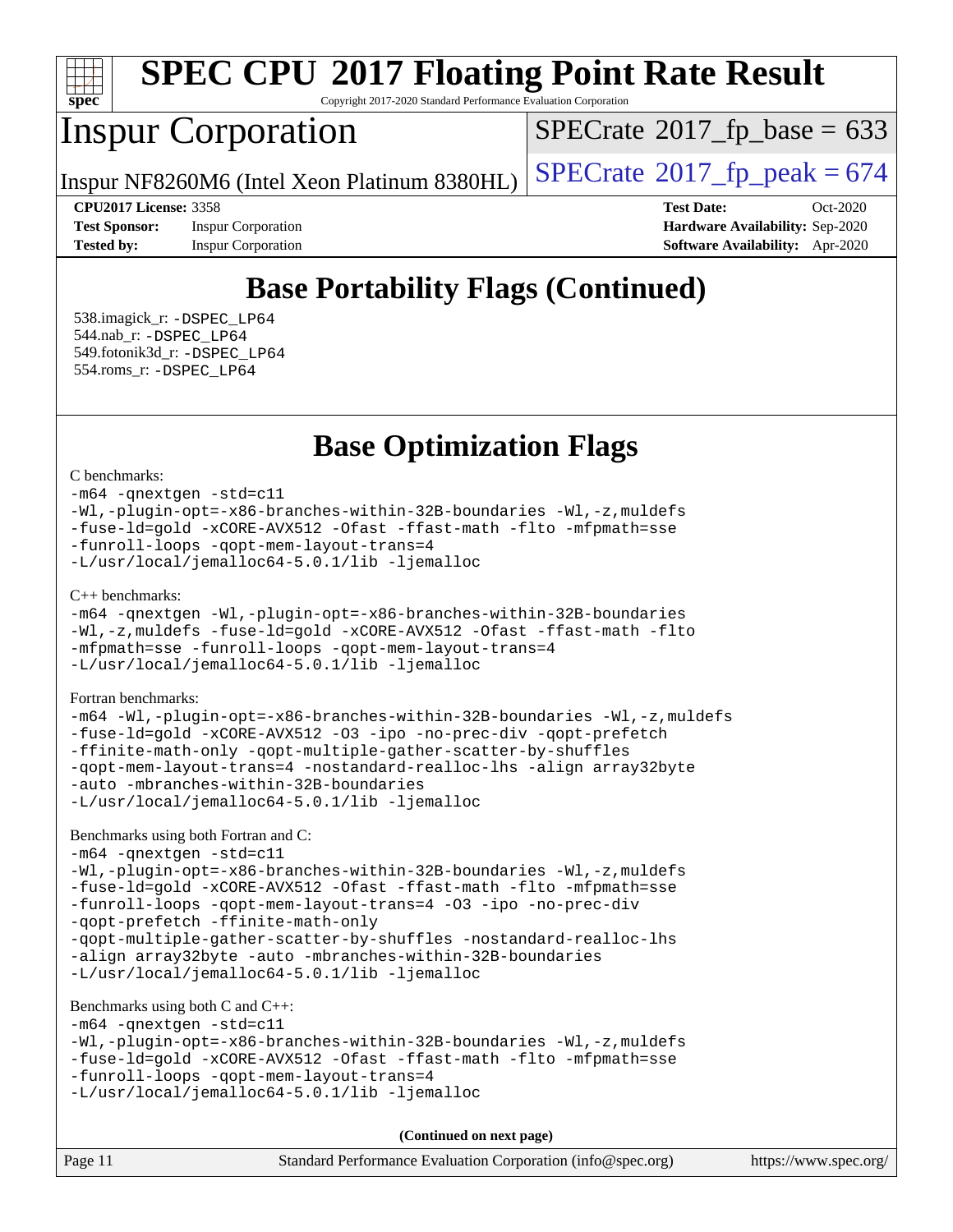

Copyright 2017-2020 Standard Performance Evaluation Corporation

# Inspur Corporation

 $SPECTate$ <sup>®</sup>[2017\\_fp\\_base =](http://www.spec.org/auto/cpu2017/Docs/result-fields.html#SPECrate2017fpbase) 633

Inspur NF8260M6 (Intel Xeon Platinum 8380HL)  $\vert$  [SPECrate](http://www.spec.org/auto/cpu2017/Docs/result-fields.html#SPECrate2017fppeak)®[2017\\_fp\\_peak = 6](http://www.spec.org/auto/cpu2017/Docs/result-fields.html#SPECrate2017fppeak)74

**[Test Sponsor:](http://www.spec.org/auto/cpu2017/Docs/result-fields.html#TestSponsor)** Inspur Corporation **[Hardware Availability:](http://www.spec.org/auto/cpu2017/Docs/result-fields.html#HardwareAvailability)** Sep-2020 **[Tested by:](http://www.spec.org/auto/cpu2017/Docs/result-fields.html#Testedby)** Inspur Corporation **[Software Availability:](http://www.spec.org/auto/cpu2017/Docs/result-fields.html#SoftwareAvailability)** Apr-2020

**[CPU2017 License:](http://www.spec.org/auto/cpu2017/Docs/result-fields.html#CPU2017License)** 3358 **[Test Date:](http://www.spec.org/auto/cpu2017/Docs/result-fields.html#TestDate)** Oct-2020

# **[Base Optimization Flags \(Continued\)](http://www.spec.org/auto/cpu2017/Docs/result-fields.html#BaseOptimizationFlags)**

[Benchmarks using Fortran, C, and C++:](http://www.spec.org/auto/cpu2017/Docs/result-fields.html#BenchmarksusingFortranCandCXX) [-m64](http://www.spec.org/cpu2017/results/res2020q4/cpu2017-20201027-24316.flags.html#user_CC_CXX_FCbase_m64-icc) [-qnextgen](http://www.spec.org/cpu2017/results/res2020q4/cpu2017-20201027-24316.flags.html#user_CC_CXX_FCbase_f-qnextgen) [-std=c11](http://www.spec.org/cpu2017/results/res2020q4/cpu2017-20201027-24316.flags.html#user_CC_CXX_FCbase_std-icc-std_0e1c27790398a4642dfca32ffe6c27b5796f9c2d2676156f2e42c9c44eaad0c049b1cdb667a270c34d979996257aeb8fc440bfb01818dbc9357bd9d174cb8524) [-Wl,-plugin-opt=-x86-branches-within-32B-boundaries](http://www.spec.org/cpu2017/results/res2020q4/cpu2017-20201027-24316.flags.html#user_CC_CXX_FCbase_f-x86-branches-within-32B-boundaries_0098b4e4317ae60947b7b728078a624952a08ac37a3c797dfb4ffeb399e0c61a9dd0f2f44ce917e9361fb9076ccb15e7824594512dd315205382d84209e912f3) [-Wl,-z,muldefs](http://www.spec.org/cpu2017/results/res2020q4/cpu2017-20201027-24316.flags.html#user_CC_CXX_FCbase_link_force_multiple1_b4cbdb97b34bdee9ceefcfe54f4c8ea74255f0b02a4b23e853cdb0e18eb4525ac79b5a88067c842dd0ee6996c24547a27a4b99331201badda8798ef8a743f577) [-fuse-ld=gold](http://www.spec.org/cpu2017/results/res2020q4/cpu2017-20201027-24316.flags.html#user_CC_CXX_FCbase_f-fuse-ld_920b3586e2b8c6e0748b9c84fa9b744736ba725a32cab14ad8f3d4ad28eecb2f59d1144823d2e17006539a88734fe1fc08fc3035f7676166309105a78aaabc32) [-xCORE-AVX512](http://www.spec.org/cpu2017/results/res2020q4/cpu2017-20201027-24316.flags.html#user_CC_CXX_FCbase_f-xCORE-AVX512) [-Ofast](http://www.spec.org/cpu2017/results/res2020q4/cpu2017-20201027-24316.flags.html#user_CC_CXX_FCbase_f-Ofast) [-ffast-math](http://www.spec.org/cpu2017/results/res2020q4/cpu2017-20201027-24316.flags.html#user_CC_CXX_FCbase_f-ffast-math) [-flto](http://www.spec.org/cpu2017/results/res2020q4/cpu2017-20201027-24316.flags.html#user_CC_CXX_FCbase_f-flto) [-mfpmath=sse](http://www.spec.org/cpu2017/results/res2020q4/cpu2017-20201027-24316.flags.html#user_CC_CXX_FCbase_f-mfpmath_70eb8fac26bde974f8ab713bc9086c5621c0b8d2f6c86f38af0bd7062540daf19db5f3a066d8c6684be05d84c9b6322eb3b5be6619d967835195b93d6c02afa1) [-funroll-loops](http://www.spec.org/cpu2017/results/res2020q4/cpu2017-20201027-24316.flags.html#user_CC_CXX_FCbase_f-funroll-loops) [-qopt-mem-layout-trans=4](http://www.spec.org/cpu2017/results/res2020q4/cpu2017-20201027-24316.flags.html#user_CC_CXX_FCbase_f-qopt-mem-layout-trans_fa39e755916c150a61361b7846f310bcdf6f04e385ef281cadf3647acec3f0ae266d1a1d22d972a7087a248fd4e6ca390a3634700869573d231a252c784941a8) [-O3](http://www.spec.org/cpu2017/results/res2020q4/cpu2017-20201027-24316.flags.html#user_CC_CXX_FCbase_f-O3) [-ipo](http://www.spec.org/cpu2017/results/res2020q4/cpu2017-20201027-24316.flags.html#user_CC_CXX_FCbase_f-ipo) [-no-prec-div](http://www.spec.org/cpu2017/results/res2020q4/cpu2017-20201027-24316.flags.html#user_CC_CXX_FCbase_f-no-prec-div) [-qopt-prefetch](http://www.spec.org/cpu2017/results/res2020q4/cpu2017-20201027-24316.flags.html#user_CC_CXX_FCbase_f-qopt-prefetch) [-ffinite-math-only](http://www.spec.org/cpu2017/results/res2020q4/cpu2017-20201027-24316.flags.html#user_CC_CXX_FCbase_f_finite_math_only_cb91587bd2077682c4b38af759c288ed7c732db004271a9512da14a4f8007909a5f1427ecbf1a0fb78ff2a814402c6114ac565ca162485bbcae155b5e4258871) [-qopt-multiple-gather-scatter-by-shuffles](http://www.spec.org/cpu2017/results/res2020q4/cpu2017-20201027-24316.flags.html#user_CC_CXX_FCbase_f-qopt-multiple-gather-scatter-by-shuffles) [-nostandard-realloc-lhs](http://www.spec.org/cpu2017/results/res2020q4/cpu2017-20201027-24316.flags.html#user_CC_CXX_FCbase_f_2003_std_realloc_82b4557e90729c0f113870c07e44d33d6f5a304b4f63d4c15d2d0f1fab99f5daaed73bdb9275d9ae411527f28b936061aa8b9c8f2d63842963b95c9dd6426b8a) [-align array32byte](http://www.spec.org/cpu2017/results/res2020q4/cpu2017-20201027-24316.flags.html#user_CC_CXX_FCbase_align_array32byte_b982fe038af199962ba9a80c053b8342c548c85b40b8e86eb3cc33dee0d7986a4af373ac2d51c3f7cf710a18d62fdce2948f201cd044323541f22fc0fffc51b6) [-auto](http://www.spec.org/cpu2017/results/res2020q4/cpu2017-20201027-24316.flags.html#user_CC_CXX_FCbase_f-auto) [-mbranches-within-32B-boundaries](http://www.spec.org/cpu2017/results/res2020q4/cpu2017-20201027-24316.flags.html#user_CC_CXX_FCbase_f-mbranches-within-32B-boundaries) [-L/usr/local/jemalloc64-5.0.1/lib](http://www.spec.org/cpu2017/results/res2020q4/cpu2017-20201027-24316.flags.html#user_CC_CXX_FCbase_jemalloc_link_path64_1_cc289568b1a6c0fd3b62c91b824c27fcb5af5e8098e6ad028160d21144ef1b8aef3170d2acf0bee98a8da324cfe4f67d0a3d0c4cc4673d993d694dc2a0df248b) [-ljemalloc](http://www.spec.org/cpu2017/results/res2020q4/cpu2017-20201027-24316.flags.html#user_CC_CXX_FCbase_jemalloc_link_lib_d1249b907c500fa1c0672f44f562e3d0f79738ae9e3c4a9c376d49f265a04b9c99b167ecedbf6711b3085be911c67ff61f150a17b3472be731631ba4d0471706)

## **[Peak Compiler Invocation](http://www.spec.org/auto/cpu2017/Docs/result-fields.html#PeakCompilerInvocation)**

[C benchmarks](http://www.spec.org/auto/cpu2017/Docs/result-fields.html#Cbenchmarks):  $inc$ 

[C++ benchmarks:](http://www.spec.org/auto/cpu2017/Docs/result-fields.html#CXXbenchmarks) [icpc](http://www.spec.org/cpu2017/results/res2020q4/cpu2017-20201027-24316.flags.html#user_CXXpeak_intel_icpc_c510b6838c7f56d33e37e94d029a35b4a7bccf4766a728ee175e80a419847e808290a9b78be685c44ab727ea267ec2f070ec5dc83b407c0218cded6866a35d07)

[Fortran benchmarks](http://www.spec.org/auto/cpu2017/Docs/result-fields.html#Fortranbenchmarks): [ifort](http://www.spec.org/cpu2017/results/res2020q4/cpu2017-20201027-24316.flags.html#user_FCpeak_intel_ifort_8111460550e3ca792625aed983ce982f94888b8b503583aa7ba2b8303487b4d8a21a13e7191a45c5fd58ff318f48f9492884d4413fa793fd88dd292cad7027ca)

[Benchmarks using both Fortran and C](http://www.spec.org/auto/cpu2017/Docs/result-fields.html#BenchmarksusingbothFortranandC): [ifort](http://www.spec.org/cpu2017/results/res2020q4/cpu2017-20201027-24316.flags.html#user_CC_FCpeak_intel_ifort_8111460550e3ca792625aed983ce982f94888b8b503583aa7ba2b8303487b4d8a21a13e7191a45c5fd58ff318f48f9492884d4413fa793fd88dd292cad7027ca) [icc](http://www.spec.org/cpu2017/results/res2020q4/cpu2017-20201027-24316.flags.html#user_CC_FCpeak_intel_icc_66fc1ee009f7361af1fbd72ca7dcefbb700085f36577c54f309893dd4ec40d12360134090235512931783d35fd58c0460139e722d5067c5574d8eaf2b3e37e92)

[Benchmarks using both C and C++](http://www.spec.org/auto/cpu2017/Docs/result-fields.html#BenchmarksusingbothCandCXX): [icpc](http://www.spec.org/cpu2017/results/res2020q4/cpu2017-20201027-24316.flags.html#user_CC_CXXpeak_intel_icpc_c510b6838c7f56d33e37e94d029a35b4a7bccf4766a728ee175e80a419847e808290a9b78be685c44ab727ea267ec2f070ec5dc83b407c0218cded6866a35d07) [icc](http://www.spec.org/cpu2017/results/res2020q4/cpu2017-20201027-24316.flags.html#user_CC_CXXpeak_intel_icc_66fc1ee009f7361af1fbd72ca7dcefbb700085f36577c54f309893dd4ec40d12360134090235512931783d35fd58c0460139e722d5067c5574d8eaf2b3e37e92)

[Benchmarks using Fortran, C, and C++:](http://www.spec.org/auto/cpu2017/Docs/result-fields.html#BenchmarksusingFortranCandCXX) [icpc](http://www.spec.org/cpu2017/results/res2020q4/cpu2017-20201027-24316.flags.html#user_CC_CXX_FCpeak_intel_icpc_c510b6838c7f56d33e37e94d029a35b4a7bccf4766a728ee175e80a419847e808290a9b78be685c44ab727ea267ec2f070ec5dc83b407c0218cded6866a35d07) [icc](http://www.spec.org/cpu2017/results/res2020q4/cpu2017-20201027-24316.flags.html#user_CC_CXX_FCpeak_intel_icc_66fc1ee009f7361af1fbd72ca7dcefbb700085f36577c54f309893dd4ec40d12360134090235512931783d35fd58c0460139e722d5067c5574d8eaf2b3e37e92) [ifort](http://www.spec.org/cpu2017/results/res2020q4/cpu2017-20201027-24316.flags.html#user_CC_CXX_FCpeak_intel_ifort_8111460550e3ca792625aed983ce982f94888b8b503583aa7ba2b8303487b4d8a21a13e7191a45c5fd58ff318f48f9492884d4413fa793fd88dd292cad7027ca)

## **[Peak Portability Flags](http://www.spec.org/auto/cpu2017/Docs/result-fields.html#PeakPortabilityFlags)**

Same as Base Portability Flags

## **[Peak Optimization Flags](http://www.spec.org/auto/cpu2017/Docs/result-fields.html#PeakOptimizationFlags)**

[C benchmarks:](http://www.spec.org/auto/cpu2017/Docs/result-fields.html#Cbenchmarks)

**(Continued on next page)**

Page 12 Standard Performance Evaluation Corporation [\(info@spec.org\)](mailto:info@spec.org) <https://www.spec.org/>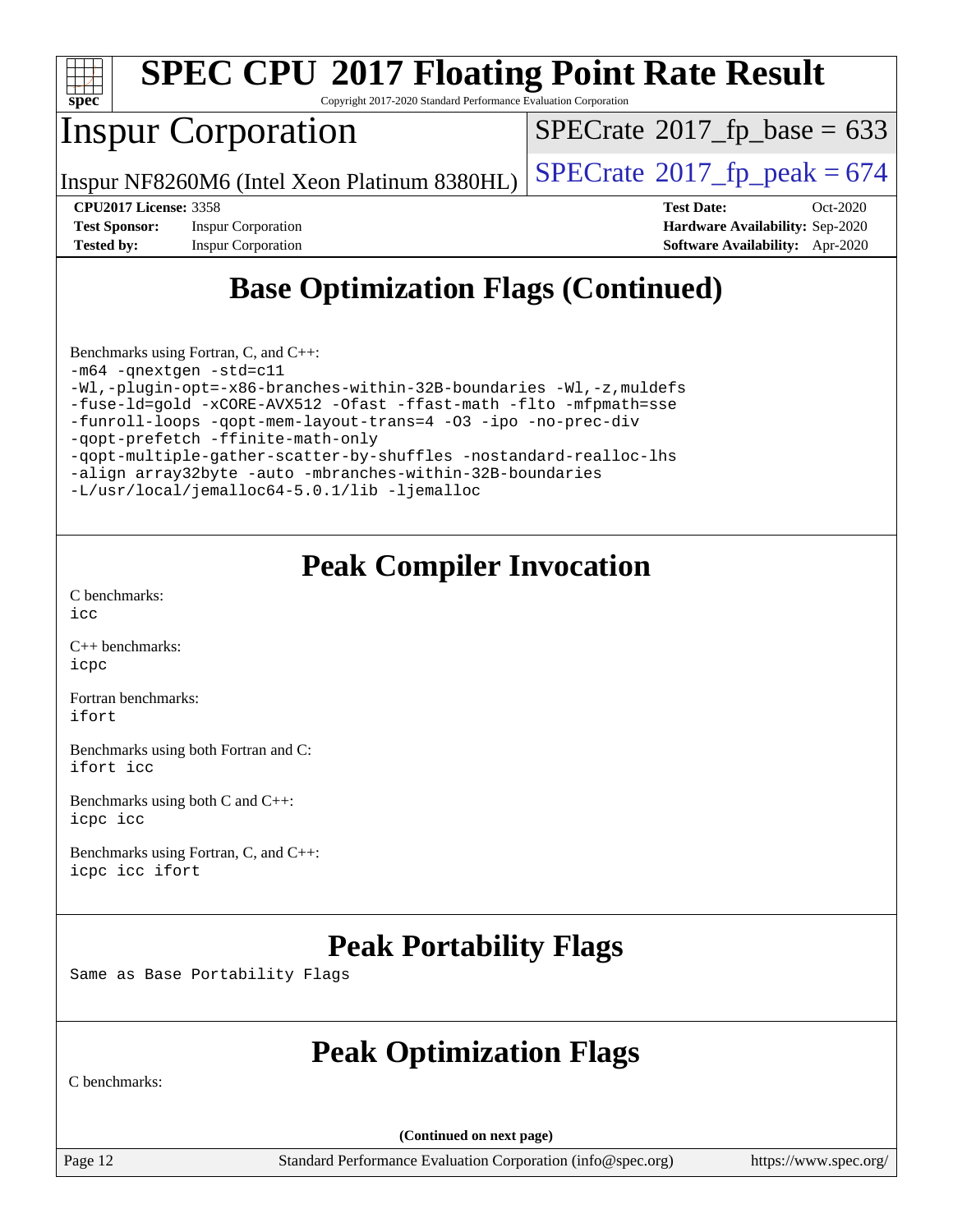

Copyright 2017-2020 Standard Performance Evaluation Corporation

# Inspur Corporation

 $SPECTate$ <sup>®</sup>[2017\\_fp\\_base =](http://www.spec.org/auto/cpu2017/Docs/result-fields.html#SPECrate2017fpbase) 633

Inspur NF8260M6 (Intel Xeon Platinum 8380HL)  $\vert$  [SPECrate](http://www.spec.org/auto/cpu2017/Docs/result-fields.html#SPECrate2017fppeak)®[2017\\_fp\\_peak = 6](http://www.spec.org/auto/cpu2017/Docs/result-fields.html#SPECrate2017fppeak)74

**[Test Sponsor:](http://www.spec.org/auto/cpu2017/Docs/result-fields.html#TestSponsor)** Inspur Corporation **[Hardware Availability:](http://www.spec.org/auto/cpu2017/Docs/result-fields.html#HardwareAvailability)** Sep-2020 **[Tested by:](http://www.spec.org/auto/cpu2017/Docs/result-fields.html#Testedby)** Inspur Corporation **[Software Availability:](http://www.spec.org/auto/cpu2017/Docs/result-fields.html#SoftwareAvailability)** Apr-2020

**[CPU2017 License:](http://www.spec.org/auto/cpu2017/Docs/result-fields.html#CPU2017License)** 3358 **[Test Date:](http://www.spec.org/auto/cpu2017/Docs/result-fields.html#TestDate)** Oct-2020

# **[Peak Optimization Flags \(Continued\)](http://www.spec.org/auto/cpu2017/Docs/result-fields.html#PeakOptimizationFlags)**

 $519.$ lbm\_r: basepeak = yes

538.imagick\_r: basepeak = yes

544.nab\_r: basepeak = yes

[C++ benchmarks:](http://www.spec.org/auto/cpu2017/Docs/result-fields.html#CXXbenchmarks)

 $508$ .namd\_r: basepeak = yes

 510.parest\_r: [-m64](http://www.spec.org/cpu2017/results/res2020q4/cpu2017-20201027-24316.flags.html#user_peakCXXLD510_parest_r_m64-icc) [-qnextgen](http://www.spec.org/cpu2017/results/res2020q4/cpu2017-20201027-24316.flags.html#user_peakCXXLD510_parest_r_f-qnextgen) [-Wl,-plugin-opt=-x86-branches-within-32B-boundaries](http://www.spec.org/cpu2017/results/res2020q4/cpu2017-20201027-24316.flags.html#user_peakLDFLAGS510_parest_r_f-x86-branches-within-32B-boundaries_0098b4e4317ae60947b7b728078a624952a08ac37a3c797dfb4ffeb399e0c61a9dd0f2f44ce917e9361fb9076ccb15e7824594512dd315205382d84209e912f3) [-Wl,-z,muldefs](http://www.spec.org/cpu2017/results/res2020q4/cpu2017-20201027-24316.flags.html#user_peakEXTRA_LDFLAGS510_parest_r_link_force_multiple1_b4cbdb97b34bdee9ceefcfe54f4c8ea74255f0b02a4b23e853cdb0e18eb4525ac79b5a88067c842dd0ee6996c24547a27a4b99331201badda8798ef8a743f577) [-fuse-ld=gold](http://www.spec.org/cpu2017/results/res2020q4/cpu2017-20201027-24316.flags.html#user_peakEXTRA_LDFLAGS510_parest_r_f-fuse-ld_920b3586e2b8c6e0748b9c84fa9b744736ba725a32cab14ad8f3d4ad28eecb2f59d1144823d2e17006539a88734fe1fc08fc3035f7676166309105a78aaabc32) [-xCORE-AVX512](http://www.spec.org/cpu2017/results/res2020q4/cpu2017-20201027-24316.flags.html#user_peakCXXOPTIMIZE510_parest_r_f-xCORE-AVX512) [-Ofast](http://www.spec.org/cpu2017/results/res2020q4/cpu2017-20201027-24316.flags.html#user_peakCXXOPTIMIZE510_parest_r_f-Ofast) [-ffast-math](http://www.spec.org/cpu2017/results/res2020q4/cpu2017-20201027-24316.flags.html#user_peakCXXOPTIMIZE510_parest_r_f-ffast-math) [-flto](http://www.spec.org/cpu2017/results/res2020q4/cpu2017-20201027-24316.flags.html#user_peakCXXOPTIMIZE510_parest_r_f-flto) [-mfpmath=sse](http://www.spec.org/cpu2017/results/res2020q4/cpu2017-20201027-24316.flags.html#user_peakCXXOPTIMIZE510_parest_r_f-mfpmath_70eb8fac26bde974f8ab713bc9086c5621c0b8d2f6c86f38af0bd7062540daf19db5f3a066d8c6684be05d84c9b6322eb3b5be6619d967835195b93d6c02afa1) [-funroll-loops](http://www.spec.org/cpu2017/results/res2020q4/cpu2017-20201027-24316.flags.html#user_peakCXXOPTIMIZE510_parest_r_f-funroll-loops) [-qopt-mem-layout-trans=4](http://www.spec.org/cpu2017/results/res2020q4/cpu2017-20201027-24316.flags.html#user_peakCXXOPTIMIZE510_parest_r_f-qopt-mem-layout-trans_fa39e755916c150a61361b7846f310bcdf6f04e385ef281cadf3647acec3f0ae266d1a1d22d972a7087a248fd4e6ca390a3634700869573d231a252c784941a8) [-L/usr/local/jemalloc64-5.0.1/lib](http://www.spec.org/cpu2017/results/res2020q4/cpu2017-20201027-24316.flags.html#user_peakEXTRA_LIBS510_parest_r_jemalloc_link_path64_1_cc289568b1a6c0fd3b62c91b824c27fcb5af5e8098e6ad028160d21144ef1b8aef3170d2acf0bee98a8da324cfe4f67d0a3d0c4cc4673d993d694dc2a0df248b) -liemalloc

[Fortran benchmarks](http://www.spec.org/auto/cpu2017/Docs/result-fields.html#Fortranbenchmarks):

```
 503.bwaves_r: -m64 -Wl,-plugin-opt=-x86-branches-within-32B-boundaries
-Wl,-z,muldefs -fuse-ld=gold -xCORE-AVX512 -O3 -ipo
-no-prec-div -qopt-prefetch -ffinite-math-only
-qopt-multiple-gather-scatter-by-shuffles
-qopt-mem-layout-trans=4 -nostandard-realloc-lhs
-align array32byte -auto -mbranches-within-32B-boundaries
-L/usr/local/jemalloc64-5.0.1/lib -ljemalloc
```
 $549.$ fotonik $3d$ <sub>-</sub> $r:$  basepeak = yes

554.roms\_r: Same as 503.bwaves\_r

[Benchmarks using both Fortran and C:](http://www.spec.org/auto/cpu2017/Docs/result-fields.html#BenchmarksusingbothFortranandC)

 521.wrf\_r: [-prof-gen](http://www.spec.org/cpu2017/results/res2020q4/cpu2017-20201027-24316.flags.html#user_peakPASS1_CFLAGSPASS1_FFLAGSPASS1_LDFLAGS521_wrf_r_prof_gen_5aa4926d6013ddb2a31985c654b3eb18169fc0c6952a63635c234f711e6e63dd76e94ad52365559451ec499a2cdb89e4dc58ba4c67ef54ca681ffbe1461d6b36)(pass 1) [-prof-use](http://www.spec.org/cpu2017/results/res2020q4/cpu2017-20201027-24316.flags.html#user_peakPASS2_CFLAGSPASS2_FFLAGSPASS2_LDFLAGS521_wrf_r_prof_use_1a21ceae95f36a2b53c25747139a6c16ca95bd9def2a207b4f0849963b97e94f5260e30a0c64f4bb623698870e679ca08317ef8150905d41bd88c6f78df73f19)(pass 2) [-xCORE-AVX512](http://www.spec.org/cpu2017/results/res2020q4/cpu2017-20201027-24316.flags.html#user_peakCOPTIMIZEPASS2_COPTIMIZEPASS2_FOPTIMIZE521_wrf_r_f-xCORE-AVX512) [-O3](http://www.spec.org/cpu2017/results/res2020q4/cpu2017-20201027-24316.flags.html#user_peakCOPTIMIZEPASS1_COPTIMIZEPASS1_FOPTIMIZEPASS2_COPTIMIZEPASS2_FOPTIMIZE521_wrf_r_f-O3) [-ipo](http://www.spec.org/cpu2017/results/res2020q4/cpu2017-20201027-24316.flags.html#user_peakCOPTIMIZEPASS1_COPTIMIZEPASS1_FOPTIMIZEPASS2_COPTIMIZEPASS2_FOPTIMIZE521_wrf_r_f-ipo) [-no-prec-div](http://www.spec.org/cpu2017/results/res2020q4/cpu2017-20201027-24316.flags.html#user_peakCOPTIMIZEPASS1_COPTIMIZEPASS1_FOPTIMIZEPASS2_COPTIMIZEPASS2_FOPTIMIZE521_wrf_r_f-no-prec-div) [-qopt-prefetch](http://www.spec.org/cpu2017/results/res2020q4/cpu2017-20201027-24316.flags.html#user_peakCOPTIMIZEPASS1_COPTIMIZEPASS1_FOPTIMIZEPASS2_COPTIMIZEPASS2_FOPTIMIZE521_wrf_r_f-qopt-prefetch) [-ffinite-math-only](http://www.spec.org/cpu2017/results/res2020q4/cpu2017-20201027-24316.flags.html#user_peakCOPTIMIZEPASS1_COPTIMIZEPASS1_FOPTIMIZEPASS2_COPTIMIZEPASS2_FOPTIMIZE521_wrf_r_f_finite_math_only_cb91587bd2077682c4b38af759c288ed7c732db004271a9512da14a4f8007909a5f1427ecbf1a0fb78ff2a814402c6114ac565ca162485bbcae155b5e4258871) [-qopt-multiple-gather-scatter-by-shuffles](http://www.spec.org/cpu2017/results/res2020q4/cpu2017-20201027-24316.flags.html#user_peakCOPTIMIZEPASS1_COPTIMIZEPASS1_FOPTIMIZEPASS2_COPTIMIZEPASS2_FOPTIMIZE521_wrf_r_f-qopt-multiple-gather-scatter-by-shuffles) [-qopt-mem-layout-trans=4](http://www.spec.org/cpu2017/results/res2020q4/cpu2017-20201027-24316.flags.html#user_peakCOPTIMIZEFOPTIMIZEPASS1_COPTIMIZEPASS1_FOPTIMIZEPASS2_COPTIMIZEPASS2_FOPTIMIZE521_wrf_r_f-qopt-mem-layout-trans_fa39e755916c150a61361b7846f310bcdf6f04e385ef281cadf3647acec3f0ae266d1a1d22d972a7087a248fd4e6ca390a3634700869573d231a252c784941a8) [-mbranches-within-32B-boundaries](http://www.spec.org/cpu2017/results/res2020q4/cpu2017-20201027-24316.flags.html#user_peakEXTRA_COPTIMIZEEXTRA_FOPTIMIZE521_wrf_r_f-mbranches-within-32B-boundaries) [-nostandard-realloc-lhs](http://www.spec.org/cpu2017/results/res2020q4/cpu2017-20201027-24316.flags.html#user_peakEXTRA_FOPTIMIZE521_wrf_r_f_2003_std_realloc_82b4557e90729c0f113870c07e44d33d6f5a304b4f63d4c15d2d0f1fab99f5daaed73bdb9275d9ae411527f28b936061aa8b9c8f2d63842963b95c9dd6426b8a) [-align array32byte](http://www.spec.org/cpu2017/results/res2020q4/cpu2017-20201027-24316.flags.html#user_peakEXTRA_FOPTIMIZE521_wrf_r_align_array32byte_b982fe038af199962ba9a80c053b8342c548c85b40b8e86eb3cc33dee0d7986a4af373ac2d51c3f7cf710a18d62fdce2948f201cd044323541f22fc0fffc51b6) [-auto](http://www.spec.org/cpu2017/results/res2020q4/cpu2017-20201027-24316.flags.html#user_peakEXTRA_FOPTIMIZE521_wrf_r_f-auto) [-L/usr/local/jemalloc64-5.0.1/lib](http://www.spec.org/cpu2017/results/res2020q4/cpu2017-20201027-24316.flags.html#user_peakEXTRA_LIBS521_wrf_r_jemalloc_link_path64_1_cc289568b1a6c0fd3b62c91b824c27fcb5af5e8098e6ad028160d21144ef1b8aef3170d2acf0bee98a8da324cfe4f67d0a3d0c4cc4673d993d694dc2a0df248b) [-ljemalloc](http://www.spec.org/cpu2017/results/res2020q4/cpu2017-20201027-24316.flags.html#user_peakEXTRA_LIBS521_wrf_r_jemalloc_link_lib_d1249b907c500fa1c0672f44f562e3d0f79738ae9e3c4a9c376d49f265a04b9c99b167ecedbf6711b3085be911c67ff61f150a17b3472be731631ba4d0471706)

527.cam4\_r: basepeak = yes

[Benchmarks using both C and C++](http://www.spec.org/auto/cpu2017/Docs/result-fields.html#BenchmarksusingbothCandCXX):

 511.povray\_r: [-prof-gen](http://www.spec.org/cpu2017/results/res2020q4/cpu2017-20201027-24316.flags.html#user_peakPASS1_CFLAGSPASS1_CXXFLAGSPASS1_LDFLAGS511_povray_r_prof_gen_5aa4926d6013ddb2a31985c654b3eb18169fc0c6952a63635c234f711e6e63dd76e94ad52365559451ec499a2cdb89e4dc58ba4c67ef54ca681ffbe1461d6b36)(pass 1) [-prof-use](http://www.spec.org/cpu2017/results/res2020q4/cpu2017-20201027-24316.flags.html#user_peakPASS2_CFLAGSPASS2_CXXFLAGSPASS2_LDFLAGS511_povray_r_prof_use_1a21ceae95f36a2b53c25747139a6c16ca95bd9def2a207b4f0849963b97e94f5260e30a0c64f4bb623698870e679ca08317ef8150905d41bd88c6f78df73f19)(pass 2) [-xCORE-AVX512](http://www.spec.org/cpu2017/results/res2020q4/cpu2017-20201027-24316.flags.html#user_peakCOPTIMIZECXXOPTIMIZEPASS2_COPTIMIZEPASS2_CXXOPTIMIZE511_povray_r_f-xCORE-AVX512) [-O3](http://www.spec.org/cpu2017/results/res2020q4/cpu2017-20201027-24316.flags.html#user_peakCOPTIMIZECXXOPTIMIZEPASS1_COPTIMIZEPASS1_CXXOPTIMIZEPASS2_COPTIMIZEPASS2_CXXOPTIMIZE511_povray_r_f-O3) [-ipo](http://www.spec.org/cpu2017/results/res2020q4/cpu2017-20201027-24316.flags.html#user_peakCOPTIMIZECXXOPTIMIZEPASS1_COPTIMIZEPASS1_CXXOPTIMIZEPASS2_COPTIMIZEPASS2_CXXOPTIMIZE511_povray_r_f-ipo) [-no-prec-div](http://www.spec.org/cpu2017/results/res2020q4/cpu2017-20201027-24316.flags.html#user_peakCOPTIMIZECXXOPTIMIZEPASS1_COPTIMIZEPASS1_CXXOPTIMIZEPASS2_COPTIMIZEPASS2_CXXOPTIMIZE511_povray_r_f-no-prec-div) [-qopt-prefetch](http://www.spec.org/cpu2017/results/res2020q4/cpu2017-20201027-24316.flags.html#user_peakCOPTIMIZECXXOPTIMIZEPASS1_COPTIMIZEPASS1_CXXOPTIMIZEPASS2_COPTIMIZEPASS2_CXXOPTIMIZE511_povray_r_f-qopt-prefetch) [-ffinite-math-only](http://www.spec.org/cpu2017/results/res2020q4/cpu2017-20201027-24316.flags.html#user_peakCOPTIMIZECXXOPTIMIZEPASS1_COPTIMIZEPASS1_CXXOPTIMIZEPASS2_COPTIMIZEPASS2_CXXOPTIMIZE511_povray_r_f_finite_math_only_cb91587bd2077682c4b38af759c288ed7c732db004271a9512da14a4f8007909a5f1427ecbf1a0fb78ff2a814402c6114ac565ca162485bbcae155b5e4258871)

**(Continued on next page)**